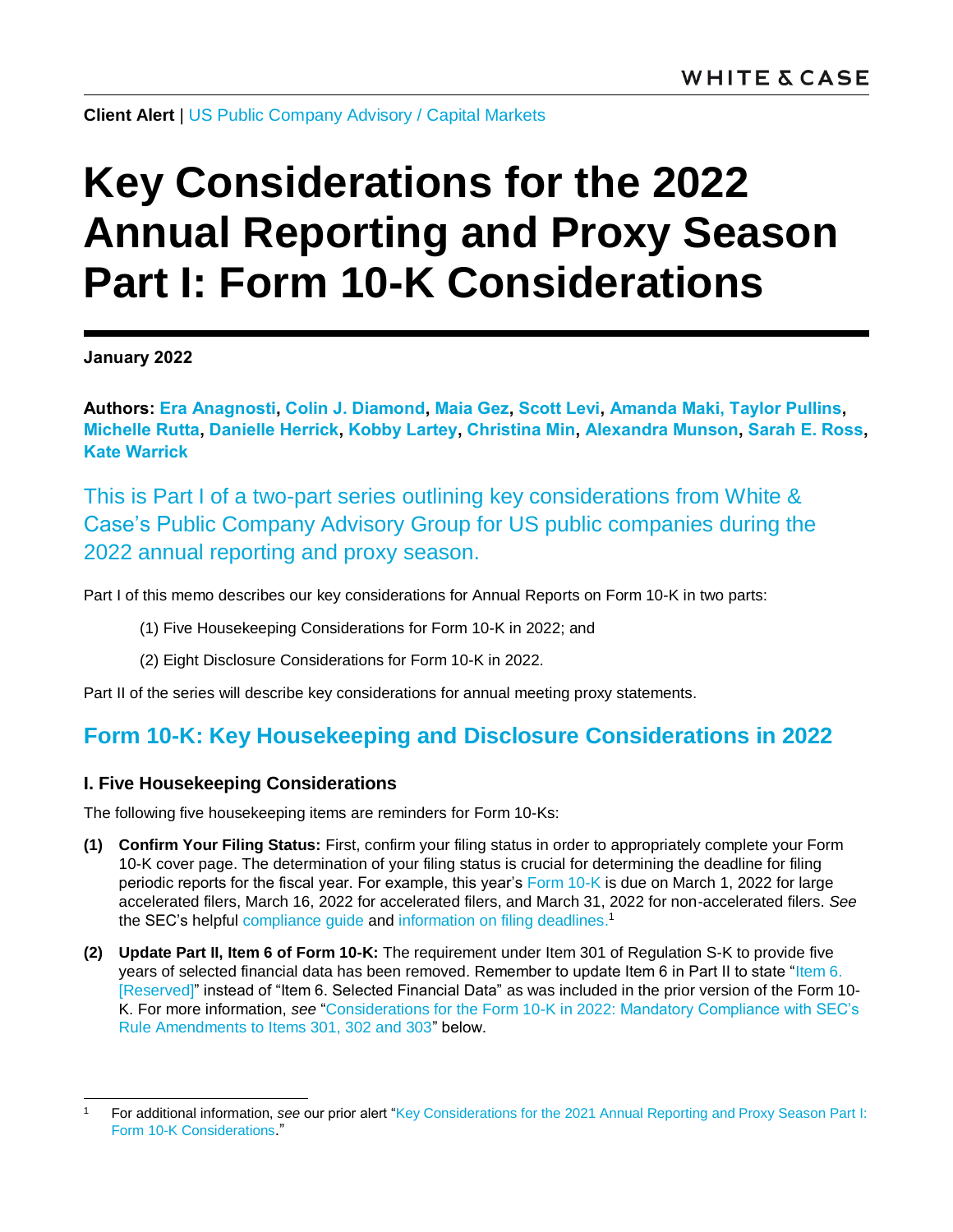**(3) Check Exhibit Index:** Carefully review your exhibit list and add any required exhibits, including exhibits that were filed since last year's Form 10-K on Forms 8-K and 10-Q, as well as the recently added registered debt exhibit, if applicable, and the description of securities for each class of securities registered under Section 12 of the Securities Exchange Act of 1934 exhibit. Additionally, remove outdated exhibits no longer required to be filed, such as material contracts that have been fully performed.

With respect to confidential treatment orders, keep in mind that the SEC updated the standard for redacting confidential information in exhibit filings under Item 601(b)(2) and 601(b)(10), removing the "competitive harm" standard. Information may now be redacted if it is not material and is the type that the company both "customarily and actually treats as private or confidential."

*See* our [2021 Housekeeping Items](https://www.whitecase.com/publications/alert/key-considerations-2021-annual-reporting-and-proxy-season-part-i-form-10-k) for an explanation of recent rules on these items.

- **(4) Electronic Signatures.** As part of amendments adopted in 2020, individuals have the option to sign a signature page or other authentication document with an electronic signature, instead of a manual, wet-ink signature.<sup>2</sup> However, in order to use electronic signatures, companies must first take certain steps and meet the requirements explained in the "Electronic Signatures" section of our [prior memo,](https://www.whitecase.com/publications/alert/key-considerations-2021-annual-reporting-and-proxy-season-part-i-form-10-k) which include signatories manually signing an attestation agreeing to the use of the electronic signature and a sample attestation found [here.](https://www.whitecase.com/sites/default/files/2021-01/key-considerations-for-the-2021-annual-reporting-appendix.pdf)
- **(5) D&O Questionnaires.** Ahead of your Form 10-K filing, review and update your D&O questionnaires, which provide back-up and support for the disclosure to be included in your Form 10-K and proxy statement. In particular, if you are a Nasdaq-listed company subject to the board diversity requirements or otherwise plan to voluntarily disclose the diversity of your directors, be sure to add in a question to elicit information on your directors' diversity characteristics and obtain their consent to disclose this information in the company's SEC filings. *See* **[Appendix A](#page-12-0)** for a sample question to add to your D&O Questionnaires, and **[Appendix B](#page-13-0)** for a summary of the Nasdaq diversity disclosure requirement and other key investor and proxy advisory firm policies on board diversity.

# **Eight Disclosure Considerations for the Form 10-K in 2022**

Below are our eight disclosure considerations when preparing your upcoming Form 10-K in 2022.

- **(1) Confirm Effects of SAB No. 120 for Equity Awards:** In December 2021, the SEC announced the adoption of [Staff Accounting Bulletin \("SAB"\) No. 120](https://www.sec.gov/oca/staff-accounting-bulletin-120) to provide guidance on how companies should recognize the cost of "spring-loaded" compensatory awards. "Spring-loaded" awards refer to stock options and other share based awards (including restricted stock units) granted shortly before a company announces market-moving information. As your company's accountants close the books for 2021, confirm if and how they may need to consider SAB No. 120 to appropriately account for and disclose the terms of any equity awards granted in 2021. If any "spring-loaded" compensatory awards were granted during fiscal 2021, additional disclosures may be required in the Form 10-K to comply with SAB No. 120, including in the footnotes to the financial statements and Management's Discussion and Analysis ("MD&A") discussion of critical accounting estimates.
- **(2) Carefully Consider Climate Change, Human Capital Management and Other ESG Disclosures:** With increased focus from the SEC and investors on climate-related and other environmental, social and governance ("ESG") disclosures, companies should proactively consider discussion of these topics in their Form 10-Ks. For the first time in late 2020, the SEC required public companies to provide human capital management ("HCM") disclosures in Form 10-Ks. The SEC is expected to propose mandatory climaterelated disclosure requirements in 2022.

<sup>2</sup> *See* the SEC's final rule amendment on electronic signatures [here](https://www.sec.gov/rules/final/2020/33-10889.pdf) and the press releas[e here.](https://www.sec.gov/news/press-release/2020-286)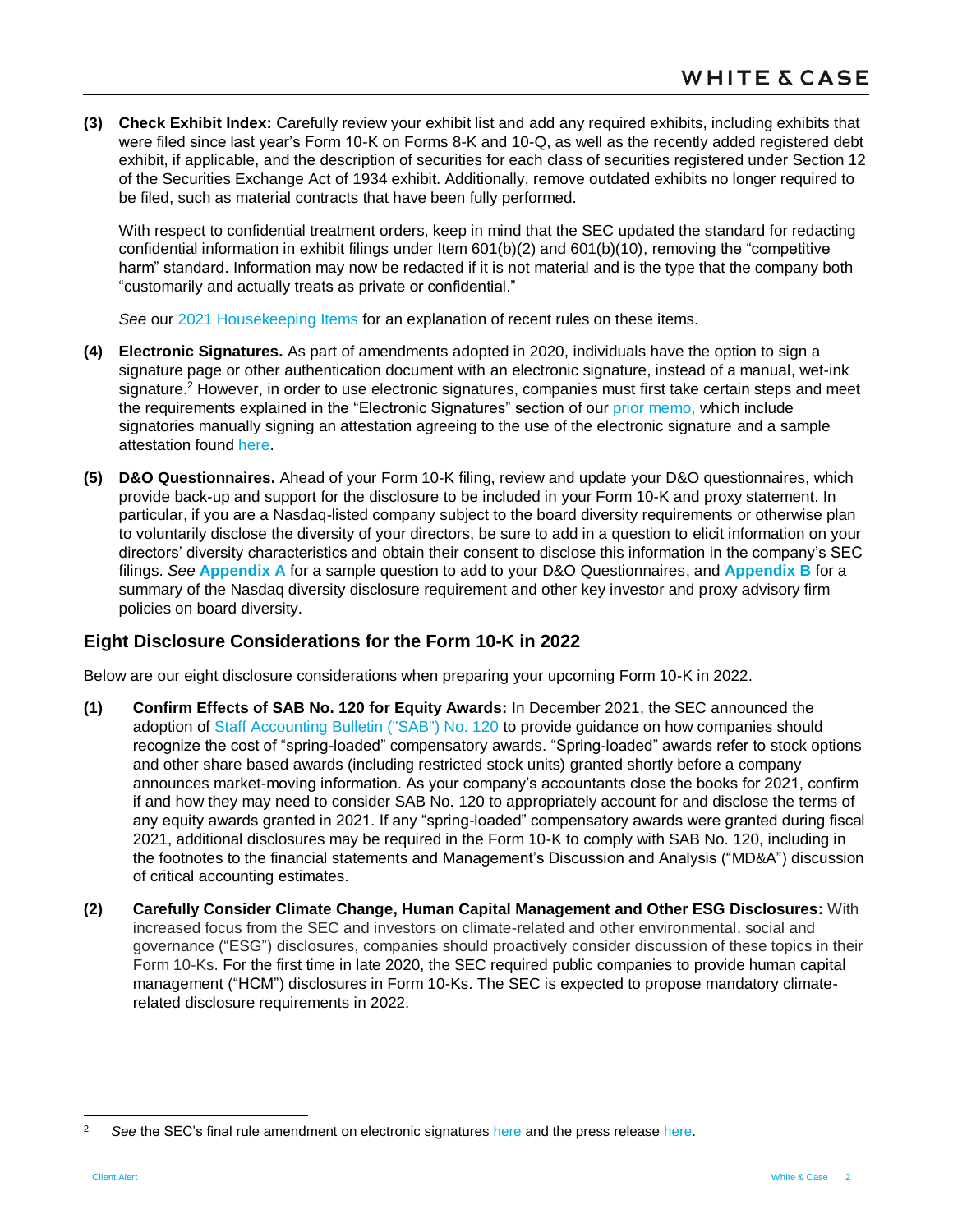#### <span id="page-2-0"></span>**Climate Disclosures**

In recent months, the SEC has significantly increased its focus on climate-related disclosures.<sup>3</sup> While proposed SEC rulemaking is still in the works, any material information related to how climate change might impact a company's business should be included in its Form 10-K. Companies should consider their existing climate-related disclosure in light of the SEC's [2010 climate change disclosure guidance,](https://www.sec.gov/rules/interp/2010/33-9106.pdf) as well as recent Corp Fin comment letters on companies' climate disclosure. For a summary of recent SEC comments, *see* our prior client alert, ["SEC Issues Sample Comment Letter as it Ramps Up Scrutiny of](https://www.whitecase.com/publications/alert/sec-issues-sample-comment-letter-it-ramps-scrutiny-climate-disclosures)  [Climate Disclosures.](https://www.whitecase.com/publications/alert/sec-issues-sample-comment-letter-it-ramps-scrutiny-climate-disclosures)" In light of this increased focus, companies should proactively confirm whether additional information regarding climate change is material for their business and should consider their risk factors, business description, legal proceedings and MD&A when assessing their climate disclosures. *See* "Environmental" discussion in ["Risk Factors: What to Include"](#page-8-0), below.

# **Human Capital Management ("HCM") Disclosures**<sup>4</sup>

The fiscal year 2021 Form 10-K is the second annual report in which US public companies must comply with amended Item 101 of Regulation S-K, including a description of human capital resources and human capital measures or objectives that the company focuses on in managing its business, to the extent material to the company as whole.<sup>5</sup> The amended rule retains the requirement to provide the total number of persons employed and provides that measures or objectives that address the attraction, development and retention of personnel are non-exclusive examples of items that may be material, depending on the nature of the company's business and workforce.<sup>6</sup>

Now that companies have had more time to assess this disclosure, they should consider what, if any information, should be added to the previous year's disclosure, taking the following steps:

- *Update HCM Disclosure to Reflect Developments Within the Company:* Companies should consider which human capital measures or objectives the board and senior management has focused on during fiscal 2021, and how these should be discussed in the company's disclosure.<sup>7</sup> Companies should also consider whether recent developments in their operations and industry, including those related to COVID-19, warrant updates to their HCM disclosures. For example, the negative impact from the COVID-19 pandemic has, in many cases, contributed to heightened levels of employee attrition and difficulties retaining employees and talent, which could have a material impact on the company's HCM strategies.
- *Keep in Mind Disclosure Trends in the Market*: Companies should consider recent market trends in HCM disclosure, which reflect investors' heightened focus on diversity disclosures. For example, a review of the 2021 Form 10-Ks of Fortune 50 companies found that over half of the Form 10-Ks included quantitative human capital metrics, such as information on (i) the percentage of employees

- 5 Smaller reporting companies are not technically required to provide human capital management disclosures, but some may do so for investor relations purposes.
- $6$  Over the past year, the SEC issued comment letters to several companies that did not comply with the baseline requirements for human capital management disclosures and disclosed only the number and location of their employees, a brief description of their relationships with employees and/or general employee diversity data. While companies that included fulsome HCM disclosures in their Form 10-Ks do not appear to be the target of these SEC comments, the comments signal that the SEC is paying attention to this area and that companies should continue to assess their disclosures in 2022 to ensure they are rule compliant.
- <sup>7</sup> For information on the human capital measures companies were disclosing in their Form 10-Ks prior to the effectiveness of the rule change, *see* our prior alert ["ESG Disclosure Trends in SEC Filings.](https://www.whitecase.com/publications/alert/esg-disclosure-trends-sec-filings)"

l 3 SEC Chairman Gary Gensler recently asked the staff to make recommendations about how companies might disclose their Scope 1 and Scope 2 emissions, along with whether, and if so, how and under what circumstances, to disclose Scope 3 emissions. It also appears the SEC is considering requiring companies that are making net zero commitments to disclose their Scopes 1, 2, and 3 emissions to support their net-zero statements. *See* our prior alert, ["SEC Focuses on](https://www.whitecase.com/publications/alert/sec-focuses-esg-and-climate-disclosure)  [ESG and Climate Disclosure](https://www.whitecase.com/publications/alert/sec-focuses-esg-and-climate-disclosure)."

<sup>4</sup> For more information, *see* our alert, ["SEC Adopts Amendments to Modernize Disclosures and Adds Human Capital](https://www.whitecase.com/publications/alert/sec-adopts-amendments-modernize-disclosures-and-adds-human-capital-resources)  [Resources as a Disclosure Topic: Key Action Items and Considerations for US Public Companies."](https://www.whitecase.com/publications/alert/sec-adopts-amendments-modernize-disclosures-and-adds-human-capital-resources)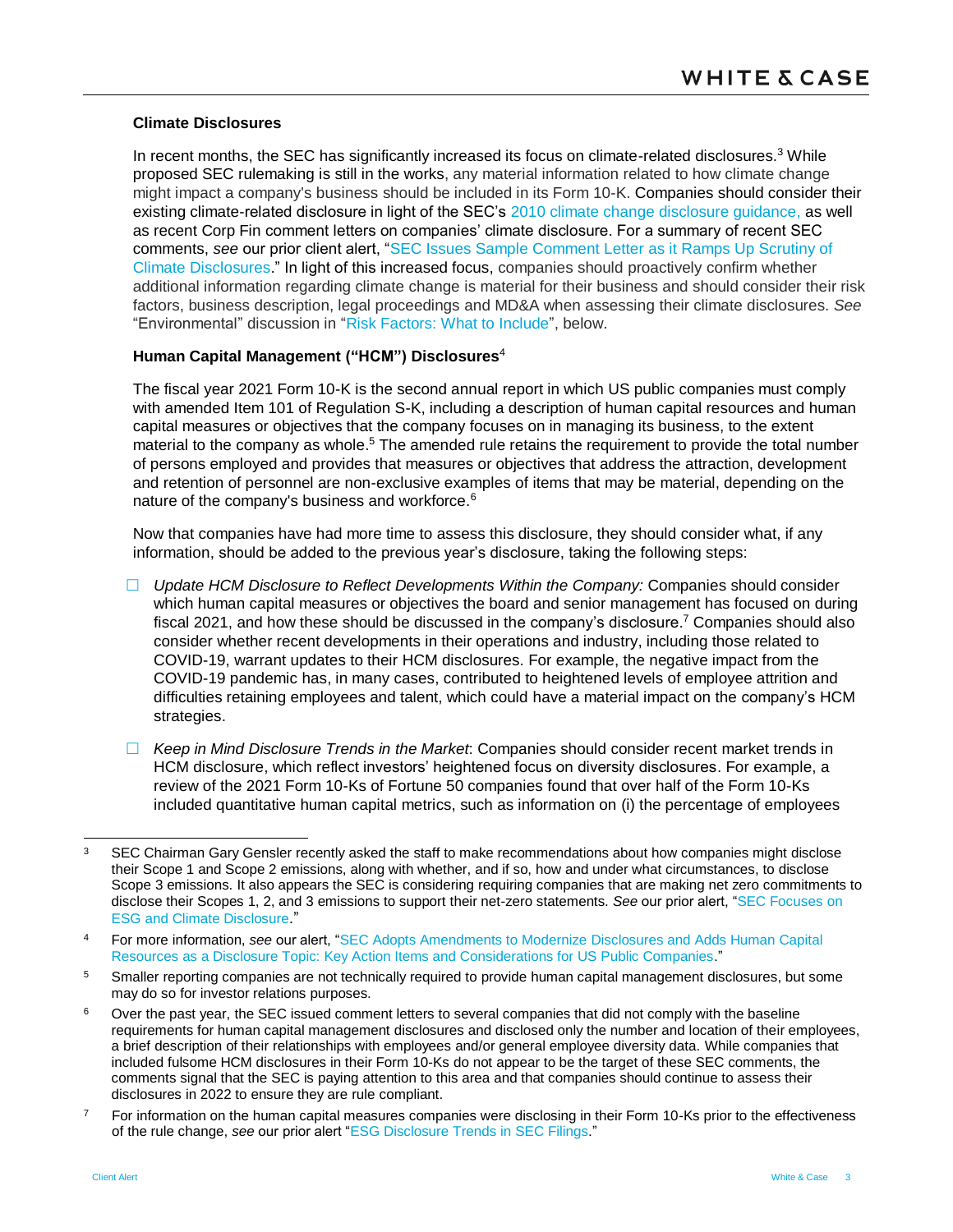who are women or people of color, (ii) corporate investments to improve gender and ethnic/racial diversity in their workforce, and (iii) employee turnover and retention rates.

Similarly, a 2021 survey of HCM disclosures made in the Form 10-Ks of S&P 500 companies found the following were common new human capital metrics disclosed: geographical distribution of employees; breakdown of types of employees (e.g., full-time, part-time, seasonal); steps taken to identify, recruit, and retain new and existing employees; diversity statistics and commitments to diversity and inclusion; employee incentives and benefits (e.g., insurance packages, stock-based compensation awards, cashbased performance bonus awards); employee learning/development/training programs; core values (e.g., learning, development, inclusion, diversity, teamwork); social impact and social justice initiatives; impact of and response to the COVID-19 pandemic; employee safety measures and employee engagement surveys.

#### **ESG Disclosure Considerations Generally**

The following considerations apply to all ESG-related disclosures, including those on climate and HCM.

 *Assess Disclosure in Sustainability Reports, on Company Websites and in Investor Presentations:* Companies should assess the climate-related and other ESG information contained in their sustainability reports to determine whether any such information is material and therefore required to be included in their Form 10-K. In its above-noted [sample comment letter](https://www.sec.gov/corpfin/sample-letter-climate-change-disclosures) on climate disclosures, the SEC included a comment warning companies that it may ask *why* disclosures that are made voluntarily in sustainability reports are not also included in the company's Form 10-K.

In addition to publishing sustainability reports, companies are also increasingly disclosing emissions performance metrics, climate commitments and other ESG information on their websites and in presentations to investors, including in roadshow presentations in connection with securities offerings. Any material ESG information a company publishes or discloses outside of its SEC filings should be considered for inclusion in the Form  $10\text{-K}^8$  Companies should also take cautionary steps to ensure that there are no significant inconsistencies across all of their ESG disclosures.

- *Confirm Accuracy of ESG Disclosures Through Robust Disclosure Controls:* Companies should take steps to ensure that ESG disclosure is subject to the same robust, traditional disclosure controls covering other information in the Form 10-K. These controls may include designating information "owners" responsible for vetting this information, confirming its accuracy and consistency across all public disclosure and having such "owners" sign sub-certifications regarding this disclosure. To the extent the company has a disclosure committee, it should consider presenting compiled ESG information to such committee and ensuring that senior management in charge of ESG matters participate in committee meetings. Informative climate and other ESG reporting can require a complex interaction of many different functions in a company, such as supply chain, production and other operations, investor relations, human resources, finance/accounting, and legal, as well as the incorporation of complex assumptions about the effect of changing climate on the business. As always, legal departments should also review drafts of ESG disclosures in the Form 10-K for litigation risks and other issues, such as potentially inaccurate and inconsistent statements or overly broad and optimistic statements that could raise liability concerns.
- *Board Oversight: Update Your Audit Committee and/or Other Board Committees:* In light of heightened SEC and investor scrutiny of climate and other ESG disclosures, companies should consider providing updates to their audit committees and other board committees responsible for ESG oversight, such as a public policy or sustainability committee, on recent developments related to climate and their company's current and planned climate disclosures, as well as how assumptions about future climate change should be reflected in their financial statements and risk assessments. In

<sup>8</sup> Companies may also find that certain material social and/or governance information from their sustainability reports, company websites and/or investor presentations, such as on board diversity, is better suited for their proxy statement (which incorporates by reference Part III information in the Form 10-K).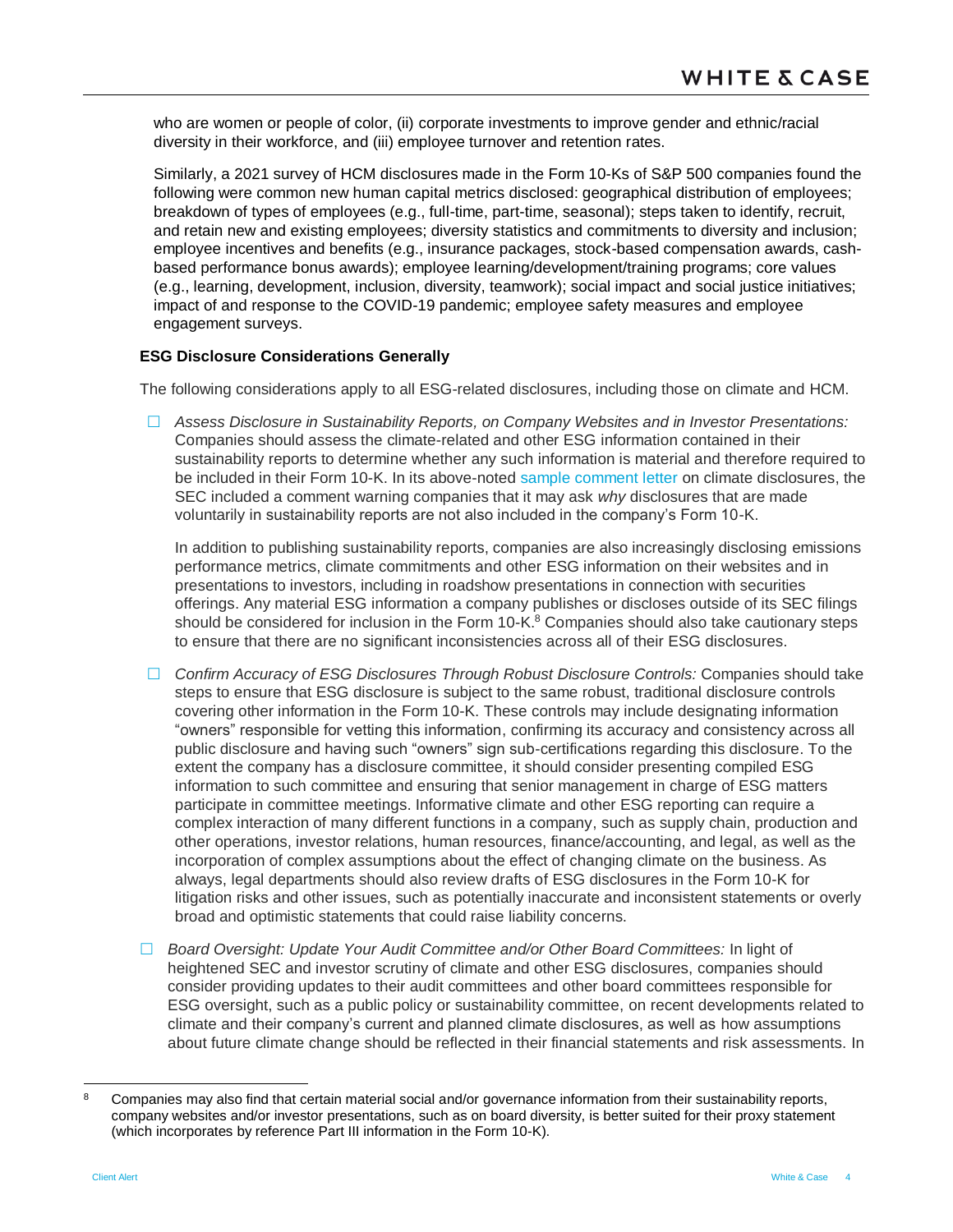addition, companies should consider presenting HCM information and disclosures to their compensation committees prior to publication of their Form 10-K.

- *Consider Institutional Investor Positions Relevant to Your Shareholder Base:* Companies should carefully consider their institutional investors' positions on climate disclosure, including their preferred disclosure frameworks, and how best to meet such demands for information. While not dispositive on the materiality of such information for a particular company, investor mandates and expectations related to climate-related and other ESG disclosures are expected to increase. For example, in his [2021 letter to CEOs,](https://www.blackrock.com/corporate/investor-relations/larry-fink-ceo-letter) BlackRock CEO Larry Fink asked companies to disclose a "plan for how their business model will be compatible with a net zero economy" and how transition and physical climate risks, as well as risk mitigation, affect a company's business.<sup>9</sup> Items to consider for disclosure include risks related to sea level rise and extreme weather events, national emissions goals, carbon taxes, regulations and investment in alternative energy.<sup>10</sup>
- <span id="page-4-0"></span>**(3) Mandatory Compliance with SEC's Amendments to Items 301, 302 and 303:** The SEC's comprehensive changes to Items 301, 302 and 303 of Regulation S-K became mandatory for Form 10-Ks filed for fiscal years ending on or after August 9, 2021. Therefore, this will be the first Form 10-K in which calendar-year companies are required to comply with these rule changes, which are shown in **[Appendix](#page-15-0)  [C](#page-15-0)**. 11
	- *Selected Financial Data Disclosure (Item 301).* Item 301 of Regulation S-K previously required companies to furnish selected financial data in comparative tabular form for each of the last five fiscal years.<sup>12</sup> The SEC's rule amendments eliminated this disclosure requirement (for more information, *see* ["Housekeeping Items for Form 10-K in 2022: Update Part II, Item 6 of Form 10-K"](#page-0-0)). However, in making this rule change, the SEC still encouraged companies to consider whether trend information for periods earlier than those in the financial statements may be necessary as part of MD&A's objective to "provide material information [regarding] the financial condition and results of operations." In addition, the SEC encouraged companies to consider whether a "tabular presentation of relevant financial or other information, as part of an introductory section or overview" may help a reader's understanding of trends in MD&A."<sup>13</sup> Therefore, companies should consider whether any of this additional trend information previously disclosed under Item 301 is material and should be added to their MD&As this year.
	- *Selected Quarterly Financial Data (Item 302).* Item 302(a) of Regulation S-K previously required disclosure of selected quarterly financial data of specified operational results and changes in these results from amounts previously reported on the company's Form 10-Q. The rule amendments significantly reduced the scope of Item 302 such that the disclosure will not be required for most companies. Item 302 disclosure is now mandated "**only when** there are one or more retrospective changes that pertain to the statements of comprehensive income for any of the quarters within the two most recent fiscal years and any subsequent interim period for which financial statements are included or required to be included…and that, individually or in the aggregate, are material."<sup>14</sup> As

<sup>13</sup> *See* adopting release [here.](https://www.sec.gov/rules/final/2020/33-10890.pdf)

l Larry Fink's letter is further discussed in our alerts, ["SEC Focuses on ESG and Climate Disclosure"](https://www.whitecase.com/publications/alert/sec-focuses-esg-and-climate-disclosure) and ["A Survey and In-](https://www.whitecase.com/publications/article/survey-and-depth-review-sustainability-disclosures-small-and-mid-cap-companies)[Depth Review of Sustainability Disclosures by Small-](https://www.whitecase.com/publications/article/survey-and-depth-review-sustainability-disclosures-small-and-mid-cap-companies) and Mid-Cap Companies."

<sup>10</sup> *See* our alert, ["A Survey and In-Depth Review of Sustainability Disclosures by Small-](https://www.whitecase.com/publications/article/survey-and-depth-review-sustainability-disclosures-small-and-mid-cap-companies) and Mid-Cap Companies."

<sup>11</sup> For a table summarizing the amendments, please *see* page 8 of the adopting release, available [here.](https://www.sec.gov/rules/final/2020/33-10890.pdf)

 $12$  Smaller reporting companies ("SRCs") are not required to provide Item 301 information and emerging growth companies need not present selected financial data for any period prior to the earliest audited financial statements presented.

<sup>&</sup>lt;sup>14</sup> The SEC provided the following non-exhaustive list of examples of the type of "retrospective change" that may trigger Item 302(a) disclosure, if material: a correction of an error, the disposition of a business that is accounted for as discontinued operations, a reorganization of entities under common control, or a change in an accounting principle. Companies should therefore consider ahead of this Form 10-K filing whether a "retrospective change" has occurred that triggers the Item 302 requirements. If triggered, the amendments require registrants to: (i) provide an explanation of the reasons for any such material retrospective changes and (ii) disclose, for each affected quarterly period and the fourth quarter in the affected year, summarized financial information related to the statements of comprehensive income and earnings per share reflecting such changes.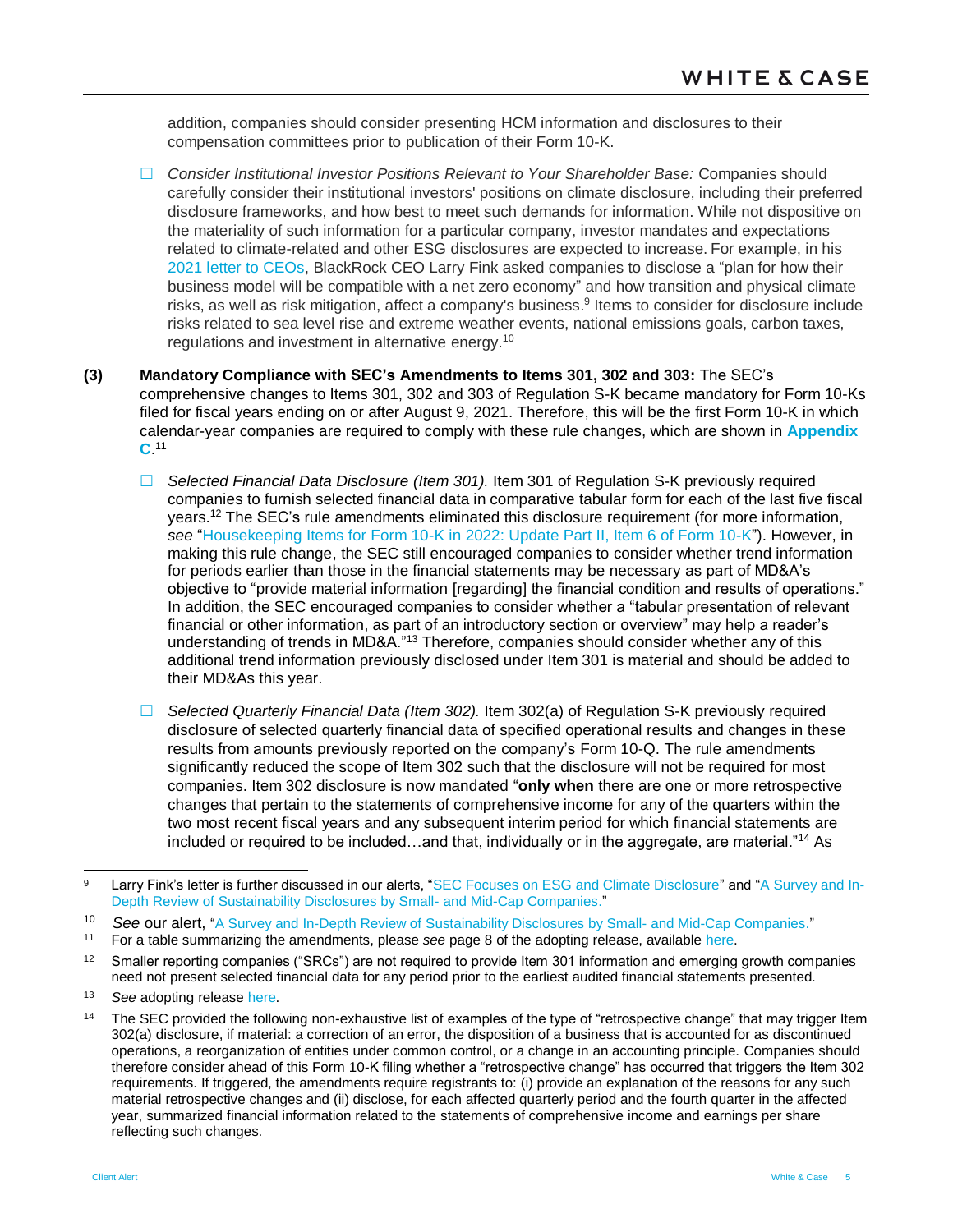examples of the type of "retrospective change" that may trigger Item 302(a) disclosure, the SEC noted the following: a correction of an error, the disposition of a business that is accounted for as discontinued operations, a reorganization of entities under common control, or a change in an accounting principle. The SEC cautioned, however, that these examples are not intended to be an exhaustive list and noted that such changes may not always be material such that disclosure would be required under amended Item 302(a). Therefore, companies should confirm whether any such retrospective changes exist and require disclosure under Item 302(a) in their upcoming Form 10-Ks.

- *Streamlined MD&A (Item 303)*: The SEC made substantial changes to the MD&A requirements under Item 303 of Regulation S-K. While some companies complied early, this will be the first year for many companies to comply with the amended requirements, which include both active changes and more general implications, including reinforcements of traditional MD&A best practices:
	- o *Contractual Obligations Table No Longer Technically Required:* The amended rules eliminate the requirement for the formulaic contractual obligations table in Item 303(a)(5), and replace it with a more general requirement in Item  $303(b)(1)$  to provide, in the discussion of liquidity and capital resources, an analysis of "*material cash requirements from known contractual and other obligations*." This analysis should specify the type of obligation and the relevant time period for the related cash requirements, to the extent material to liquidity and capital resources.
		- $\triangleright$  As a result, companies can remove the contractual obligations table in MD&A. However, companies must confirm that their MD&A otherwise adequately addresses all known material cash requirements (i.e., capital investments, human capital, contractual obligations, and any off-balance sheet arrangements) and material trends, commitments or uncertainties reasonably likely to affect liquidity and capital resources.
	- o *Critical Accounting Policies Expressly Required:* The SEC has clarified the requirements in [Item](#page-18-1)  [303\(b\)\(3\)](#page-18-1) to disclose critical accounting estimates, codifying a long-standing practice of many companies in their MD&As. The disclosure should contain "qualitative and quantitative information necessary to understand" estimation uncertainty, and explain "the impact the critical accounting estimate has had or is reasonably likely to have on financial condition," "why each critical accounting estimate is subject to uncertainty and, to the extent the information is material and reasonably available, how much each estimate and/or assumption has changed over a relevant period."
		- $\triangleright$  Thus, companies should ensure they address critical accounting estimates in MD&A, why such estimates are subject to uncertainty, and the assumptions and estimates underlying the critical accounting estimate's calculation. Moreover, as noted in the adopting release, this disclosure "must supplement, but not duplicate, the description of accounting policies or other disclosures in the notes to the financial statements."
	- o *Off-Balance Sheet Caption No Longer Required:* The SEC eliminated the requirement to present a separately captioned section discussing off-balance sheet arrangements and instead added a principles-based [Instruction 8](#page-22-0) regarding commitments and obligations that constitute off-balance sheet arrangements. As a result, companies should remove the separately captioned off-balance sheet arrangements section, but consider whether additional disclosure is required in liquidity and capital resources.
	- o *Known Events, Uncertainties and Trends Disclosure:* The SEC added new paragraph (a) to Item 303 to clarify the objective of MD&A disclosure, including to "focus specifically on material events and uncertainties *known to management* that are reasonably likely to cause reported financial information not to be necessarily indicative of future operating results or of future financial condition." This includes both "descriptions and amounts of matters that *have had a material impact* on reported operations," and "matters that are *reasonably likely* based on management's assessment *to have a material impact on future operations*."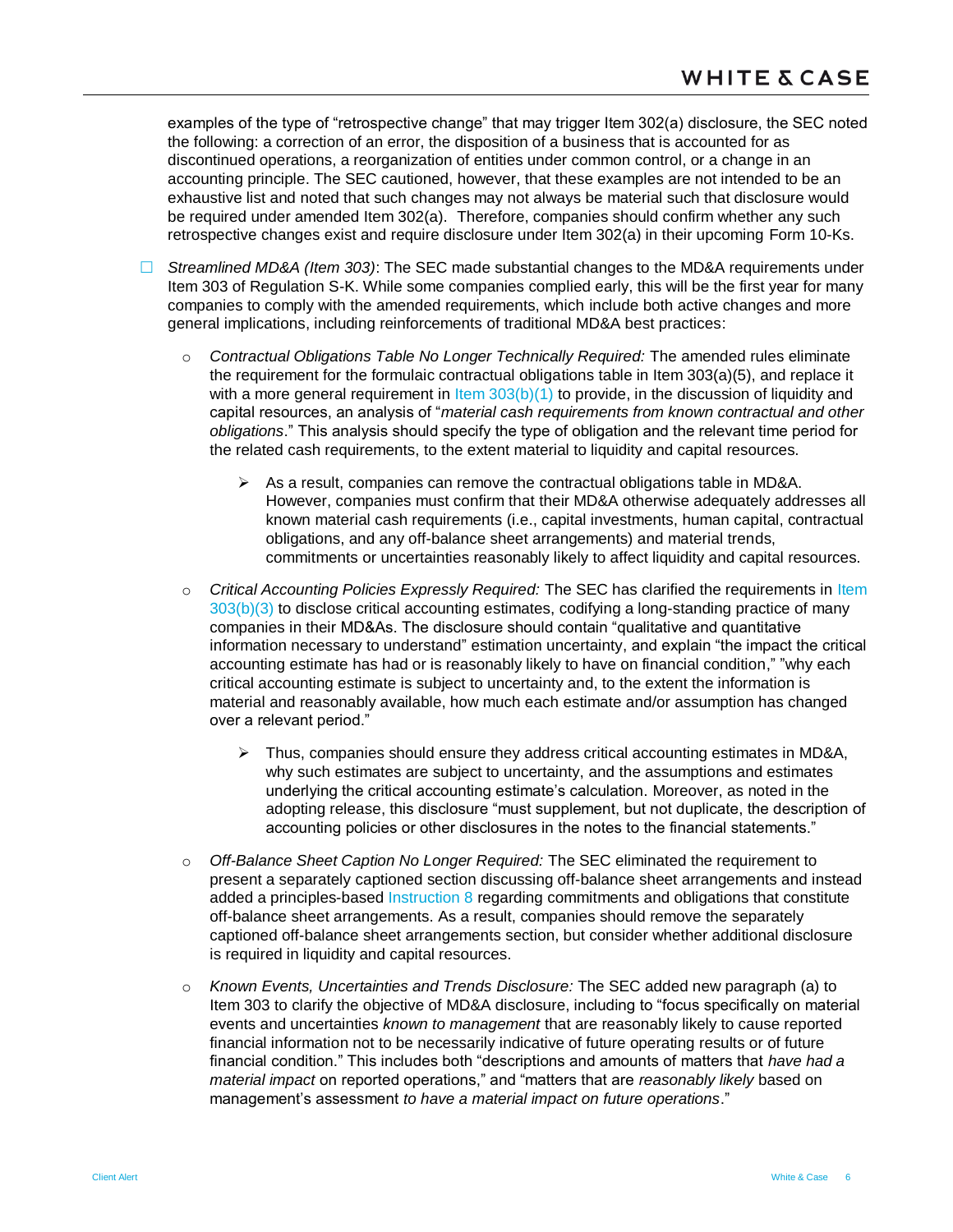The SEC also revised the results of operations section to require disclosure under Item  $303(b)(2)(ii)$  of known events that are "reasonably likely" to (as opposed to the prior standard that a company "reasonably expects will") cause a material change in the relationship between costs and revenues, such as "known or reasonably likely future increases in costs of labor or materials."

- $\triangleright$  Companies should confirm that they assess past and ongoing known trends, events and uncertainties and disclose those which are "*reasonably likely*" to impact financial results, including results of operations and liquidity and capital resources. Moreover, companies should carefully consider whether any significant trend or uncertainty that management is closely monitoring and/or has discussed with the board is appropriate for MD&A disclosure.
- o *Discussion of Drivers in Period-to-Period Changes:* The SEC clarified in amended Item 303(b) that where there are period-to-period material changes in a line item of a company's financial statements (including where material changes within a line item offset one another), disclosure of the underlying reasons for these material changes in quantitative and qualitative terms is required. Additionally, Item 303(b)(2)(iii) now requires disclosure of the extent to which any period-to-period "material *changes*" (as opposed to the prior reference to "material *increases*") in net sales or revenues stemmed from "changes in prices or to changes in the volume or amount of goods or services being sold or to the introduction of new products or services." As a result, companies should confirm that they have provided disclosure of the underlying reasons of material changes *both in quantitative and qualitative terms,* including material changes in net sales or revenues.
- **(4) Confirm Compliance with Previously Amended Requirements:** <sup>15</sup> In addition to the rule changes impacting MD&A described above, companies are reminded of the 2020 rule changes to the business and legal proceedings sections, which took effect in November 2020, and thus were already required in companies' most recent Form 10-Ks.
	- *Include Required Discussion of Material Changes to a Previously Disclosed Business Strategy*: Companies are now specifically required under Item 101(a) of Regulation S-K to disclose "material changes to a registrant's *previously disclosed* business strategy." This is particularly relevant for a company that recently went public and provided a lengthy discussion of its business strategy in the business section of its IPO registration statement. The SEC's adopting release emphasized the principles-based approach of the amendments and the ability of companies to determine the appropriate level of detail for these disclosures.
	- *Consider Streamlining Business Disclosure No Longer Required:* Under the SEC's principles based approach, certain information that was previously required under Item 101 of Regulation S-K in the Business section may now be removed if not material for a company.<sup>16</sup> However, companies must still provide disclosure on Business section topics (even those eliminated from Item 101(c)'s previous prescriptive disclosure list, as detailed in the chart in Part II of [our prior memo\)](https://www.whitecase.com/publications/alert/sec-adopts-amendments-modernize-disclosures-and-adds-human-capital-resources) if material to an understanding of the business.
	- *Confirm Your Business Section Includes a Discussion of Compliance with Material Government (Not Just Environmental) Regulations:* Codifying common practice among reporting companies, amended Item 101(c) of Regulation S-K specifically requires, to the extent material to an understanding of the business taken as a whole, disclosure of the material effects on capital expenditures, earnings and competitive position of compliance with *government regulations generally*, not just environmental

<sup>&</sup>lt;sup>15</sup> The adopting release related to these amended requirements is available [here.](https://www.sec.gov/rules/final/2020/33-10825.pdf)

<sup>16</sup> For example, to the extent not material for a company, it may remove from its Form 10-K Business section: "the year in which the registrant was organized and its form of organization" and "the dollar amount of backlog orders". For more information, *see* our prior alert ["SEC Adopts Amendments to Modernize Disclosures and Adds Human Capital Resources](https://www.whitecase.com/publications/alert/sec-adopts-amendments-modernize-disclosures-and-adds-human-capital-resources)  [as a Disclosure Topic: Key Action Items and Considerations for US Public Companies.](https://www.whitecase.com/publications/alert/sec-adopts-amendments-modernize-disclosures-and-adds-human-capital-resources)"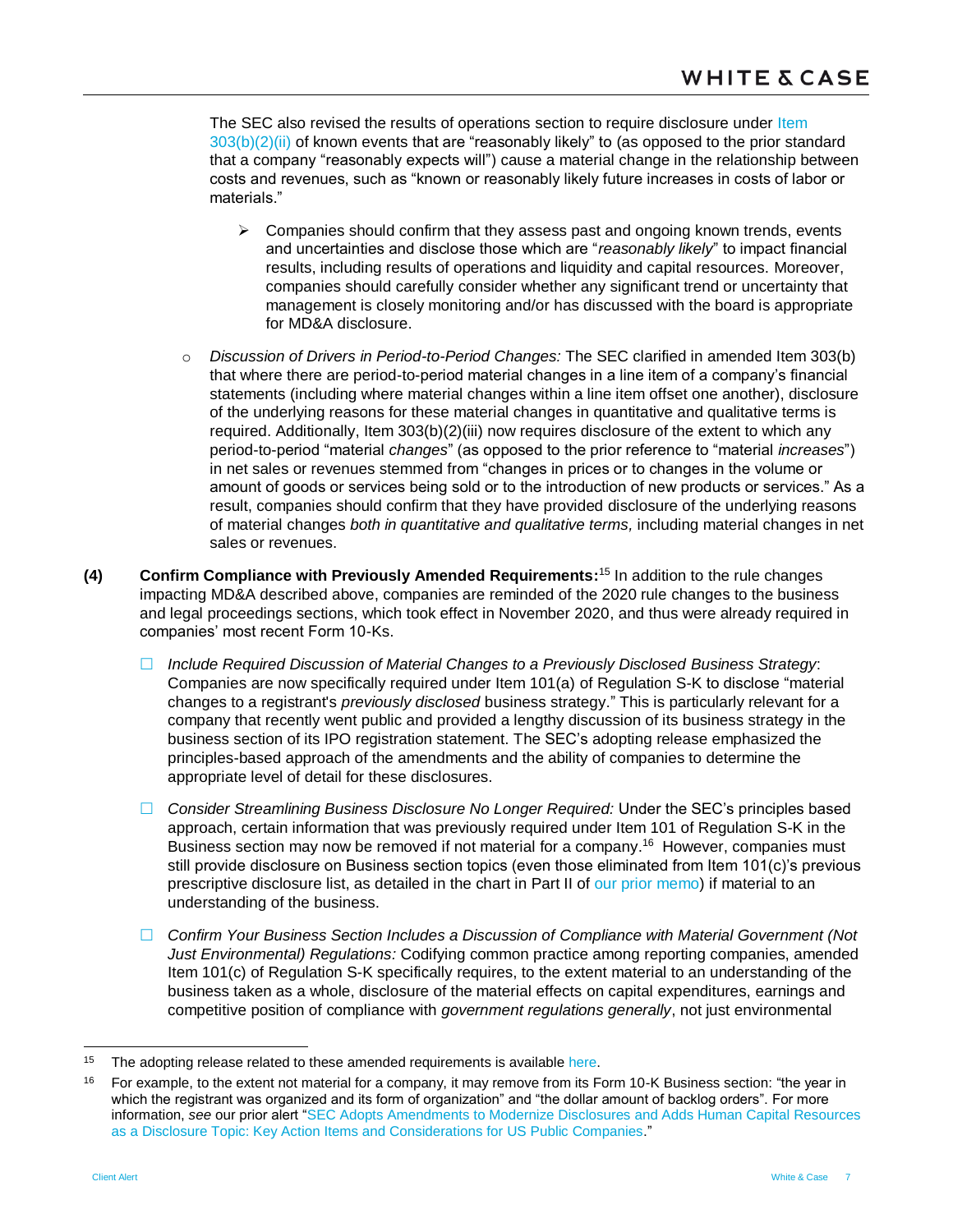regulations. Companies should ensure that regulatory disclosure in their Form 10-Ks adequately addresses all areas of government regulations generally that are responsive to this principles-based materiality standard, which may be accomplished through cross-references to other sections of the Form 10-K, such as risk factors.

- *Assess Your Environmental Legal Proceedings Disclosure.* The amended requirements for environmental legal proceedings under Item 103 of Regulation S-K added two points of flexibility to existing disclosure requirements. Specifically, the amendments: (i) *increased* the existing quantitative threshold for such environmental proceedings disclosure from \$100,000 to \$300,000; and (ii) allow a company to opt for a different threshold of the lesser of \$1 million or one percent of the current assets of the registrant and its subsidiaries on a consolidated basis. A company may only opt for a different threshold if it determines such alternative threshold is "reasonably designed to result in disclosure of any such proceeding that is material to the business or financial condition" and discloses the threshold in each annual and quarterly report (including any change thereto). Companies facing environmental proceedings in fiscal 2021 should therefore consider the nature and anticipated shortand long-term impacts of past and current environmental proceedings and determine the appropriate monetary threshold for their company under the amended rule. In the end, companies will need to weigh the appropriateness and desire for a higher threshold against the requirement to publicly disclose, in each annual and quarterly report, their materiality threshold for disclosing such proceedings.
- **(5) Pay Attention to Non-GAAP Compliance:** Non-GAAP financial measures remained the most frequent topic in SEC staff comment letters in 2021, so it is important to pay careful attention to the use and disclosure of such measures each fiscal quarter. In addition, companies should carefully review non-GAAP adjustments relating to the COVID-19 pandemic to ensure compliance with applicable SEC rules. SEC guidance has emphasized the following:
	- Ensure that when a non-GAAP measure is used, the comparable GAAP measure is disclosed with equal or greater prominence, and a reconciliation of the two measures is provided. The staff's 2021 comments on non-GAAP disclosures in several instances focused on "equal or greater prominence" issues, including where the staff asked companies to re-order the presentation of sections of their periodic reports in order to give greater prominence to GAAP information $17$ ;
	- Maintain consistent treatment of items between periods, or otherwise provide adequate disclosure about the reason for any change in treatment. For example, if there is a COVID-19 related adjustment for an item during the current reporting period, and that adjustment was **not** made during the prior period, the company should provide sufficient disclosure regarding the change, including (i) the differences in the way the metric is calculated, (ii) the reasons for such changes, and (iii) the effects of any such change on the amounts or other information being disclosed<sup>18</sup>; and
	- To the extent a company presents a non-GAAP financial measure or performance metric to adjust for or explain the impact of COVID-19, it should highlight why management finds the measure or metric useful and how it helps investors assess the impact of COVID-19 on the company's financial position and results of operations.

Moreover, the Staff has reminded companies that it is **not** appropriate for a company to present non-GAAP financial measures or metrics for the sole purpose of presenting a more favorable view of the company. Rather, the acceptable purpose of non-GAAP measures is to share with

<sup>17</sup> For example, Bill.com Holdings included a subsection in the forepart of the MD&A section of its 2020 10-K captioned "Non-GAAP Financial Measures." The Staff's [comment letter](https://www.sec.gov/Archives/edgar/data/0001786352/000000000021001176/filename1.pdf) asked the company to revise the table to disclose the comparable GAAP measures with greater prominence and, to avoid giving undue prominence to its non-GAAP financial measures, to move this section so that it followed the results of operations section.

<sup>18</sup> For more information, *see* our prior alert, ["SEC Releases New Guidance on KPIs.](https://www.whitecase.com/publications/alert/sec-releases-new-guidance-kpis)"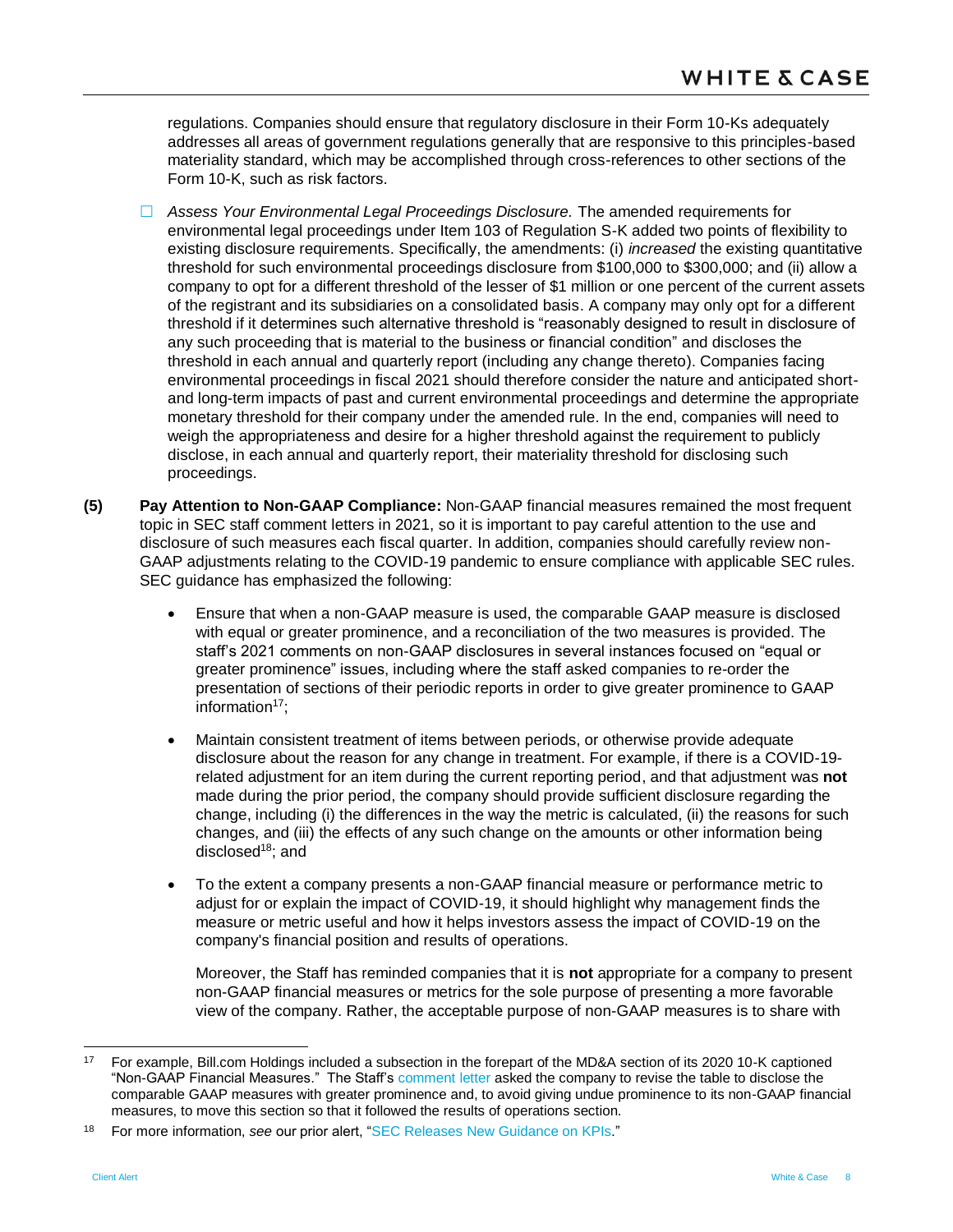investors "how management and the Board are analyzing the current and potential impact of COVID-19 on the company's financial condition and operating results."

- **(6) Confirm Risk Factor Format Continues to Meet the SEC's Previously Amended Requirements:** 19 Companies should ensure that their risk factor section continues to comply with the SEC's amended rules, which took effect in November 2020 and thus were already required in companies' most recent Form 10-Ks:
	- *If Risk Factor Section is More Than 15 Pages, Add Summary Risk Factor Disclosure:* If a company's risk factor section exceeds 15 pages, it must *add* a series of concise, bulleted or numbered statements that is no more than two pages summarizing the principal risk factors and place this summary at the beginning of the Form 10-K. Many companies have chosen to combine this disclosure with their forward-looking statement legends in order to avoid repetition, and companies may consider this approach so long as the legend is titled to reflect its dual purposes (i.e., "Cautionary Note Regarding Forward-Looking Statements and Risk Factor Summary").
	- *Tailor Generic Risks or Add a General Risk Factor Section:* For any risk factors that apply generically to any registrant or offering, the company must either (i) tailor these risk factors to emphasize the specific relationship of the risk to the company, or (ii) disclose the generic risk factors at the end of the risk factor section under the caption "General Risk Factors".
	- *Organize Risk Factors Under Relevant Headings:* Companies must now organize risk factors into groups of related risk factors under "relevant headings", in addition to the sub-caption previously required for each risk factor.
	- **(7) Risk Factors: What to Include:** For upcoming Form 10-Ks, a number of recent trends and events may impact risk factor disclosures, as well as disclosures in other sections of the report. Although each company will need to assess its own material risks and tailor its risk factors to its unique circumstances, below is a list highlighting certain areas of SEC focus and key trends that a company should consider when assessing its risk factors.

<span id="page-8-0"></span>*Beware of Hypothetical Language:* Companies should be mindful of providing thoughtful, accurate and thorough risk factor disclosure, as recent SEC enforcement actions indicate the SEC is focused on misrepresentations or omissions in connection with risk factors. In particular, the SEC has alleged that statements in a company's risk factors were materially misleading because a company stated that an event only "may" or "could" occur, when the event was no longer hypothetical at the time of the disclosure. Accordingly, a company should ensure that its risk factors accurately and fully describe the risks it faces, including risks that have already had an impact on the company, rather than describing these risks as merely hypothetical.<sup>20</sup> Moreover, risk factor disclosure should clarify whether a potential material risk has in fact occurred to some degree (whether or not the degree of occurrence is material on its own).<sup>21</sup>

 *Human Capital Resources:* In light of the rule changes requiring HCM disclosure (discussed above), companies should assess what, if any, material issues their company faces with respect to human capital resources. This could include risks related to the ability to attract and retain skilled employees, employee health and safety issues, increases in labor costs and increased employee turnover, particularly in light of the COVID-19 pandemic.

<sup>&</sup>lt;sup>19</sup> The adopting release related to these amended requirements is available [here.](https://www.sec.gov/rules/final/2020/33-10825.pdf)

<sup>&</sup>lt;sup>20</sup> For example, in September 2019, a major pharmaceutical company agreed to pay a \$30 million penalty to the SEC for using hypothetical language. After a government agency informed the company that it had misclassified its most profitable product as a generic drug, the company's risk factor disclosures in its annual reports continued to state that a government entity "may" take a position that is contrary to that classification. The SEC concluded that using the term "may" was materially misleading because the company knew at the time that a government agency had in fact taken a contrary position. For more information, *see* "Press Release 2019-194, Mylan to Pay \$30 Million for Disclosure and Accounting Failure Relating to EpiPen" (Sept. 27, 2019), *available* [here.](https://www.sec.gov/news/press-release/2019-194)

<sup>21</sup> For more information, *see* our prior alert, ["Time to Revisit Risk Factors in Periodic Reports](https://www.whitecase.com/publications/alert/time-revisit-risk-factors-periodic-reports)."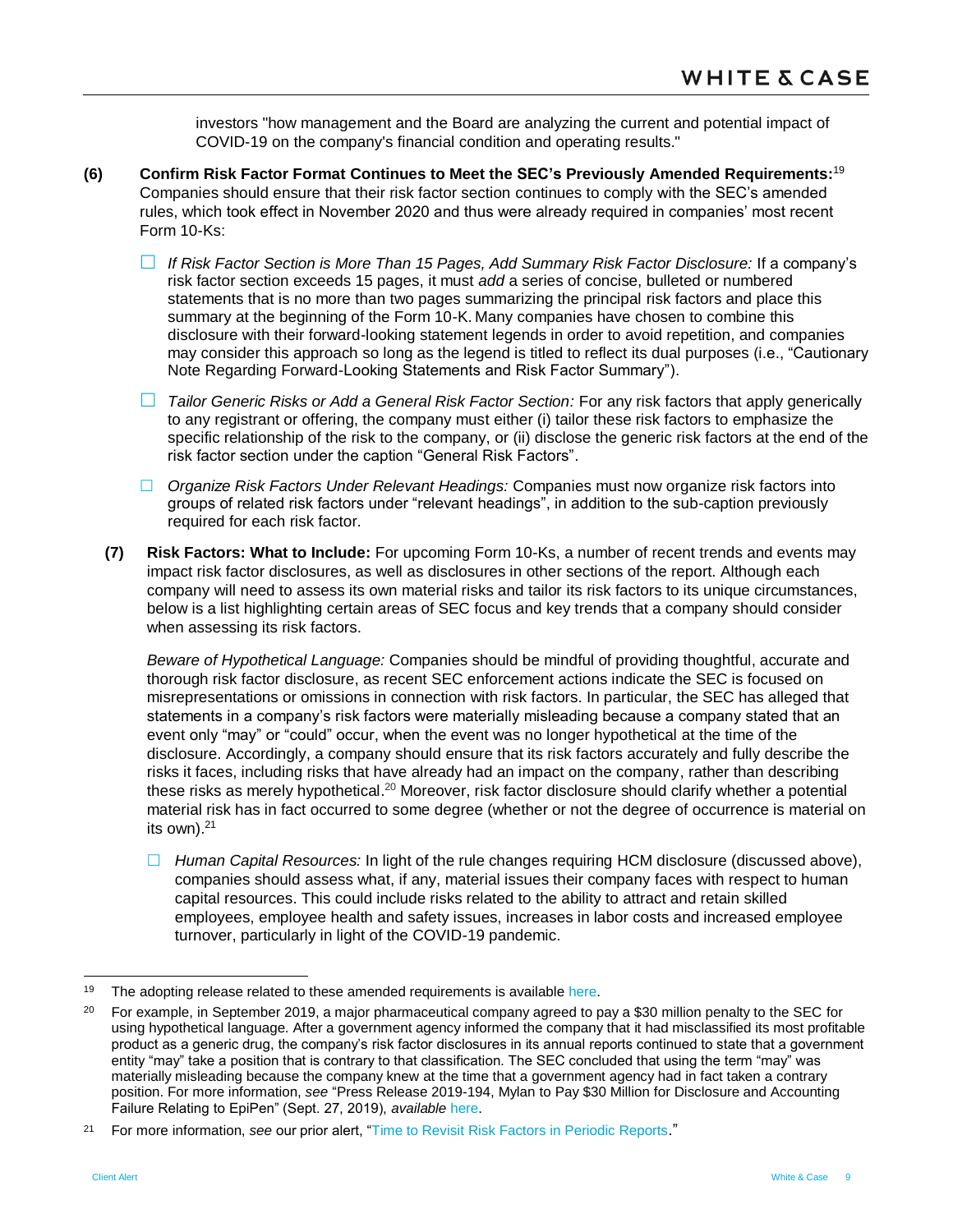- *Environmental:* Environmental issues such as climate change have been receiving increased attention, and many companies are including new risk factors on environmental topics or expanding upon existing risk factors that discuss the potential impact of climate change on their businesses. Risk factor disclosure related to environmental issues should be tailored to the company's specific circumstances and can address a number of topics, including applicable environmental regulations and the impact of climate change on a company's business, such as risks of increased costs or reduced demand for products, carbon asset risk, risks due to severe weather events and management of greenhouse gas emissions. Environmental risk factors should also address risks to companies from anticipated changes to regulations affecting their businesses. Companies should consider whether these factors present material risks for their businesses. *See* also "[Carefully](#page-2-0)  Consider and Review [Climate Change, Human Capital Management and Other ESG Disclosures:](#page-2-0)  [Climate Disclosures"](#page-2-0) above.
- *Cybersecurity:* As cybersecurity incidents and data misuse continue to proliferate, the SEC staff has been focusing on, and providing comments regarding, cybersecurity and privacy disclosures. The SEC is expected to be more aggressive in reviewing public company disclosure of cybersecurity incidents, and recently the [Ninth Circuit found](https://www.whitecase.com/publications/alert/time-revisit-risk-factors-periodic-reports) that plaintiffs adequately alleged that a company intentionally made statements in its Forms 10-Q that omitted material facts regarding cybersecurity risks. In addition, the SEC has recently filed enforcement actions against public companies related to the timing and content of cybersecurity incident disclosures.<sup>22</sup> These follow other high-profile enforcement actions for alleged inadequate or misleading disclosures,<sup>23</sup> all of which signal the SEC's continued focus on how public companies respond to and disclose material cybersecurity incidents and risks.
- *IP and Technology Risks:* In December 2019, the SEC staff released [guidance](https://www.sec.gov/corpfin/risks-technology-intellectual-property-international-business-operations) specifically calling on companies to assess risks related to the potential theft or compromise of their technology, data or intellectual property ("IP") in connection with their international operations and disclose them where material. The guidance encourages companies to consider a range of questions when assessing these risks, including whether they are operating in foreign jurisdictions where the ability to enforce rights over IP is limited as a statutory or practical matter, and whether they have controls and procedures in place to adequately protect technology and IP. The Staff also emphasized that disclosure of material risks should be specifically tailored, and that where a company's technology, data or IP is being (or previously was) materially compromised, hypothetical disclosure of potential

 $22$  In August 2021, the SEC settled with an educational publishing and services company over its failure to adequately disclose a material cybersecurity breach and for making misleading statements in its SEC filings. Specifically the SEC found that: (i) several months after the breach, the company issued a Form 6-K that referenced a general risk of data breach/cybersecurity incident, but did not specifically reference the breach that had occurred; and (ii) the company's press statement referred only to "unauthorized access" and "expos[ure of] data" which "may [have] include[d]" birthdates and emails, even though the company knew that significant personal data had been downloaded, and made no mention of the volume of breached data nor of the other critical vulnerabilities in the system.

In June 2021, the SEC settled with a real estate settlement services company for its alleged failure to adequately disclose a security *vulnerability* that *could be* used to compromise the company's computer systems. In May 2019, the company was notified of a software vulnerability that exposed personal and financial data, after which it issued a statement and furnished a Form 8-K, stating it had taken "immediate action" to terminate external access to the data. However, the executives responsible for the statement and Form 8-K were not informed that the company's information security personnel had been aware of the vulnerability since January 2019 or that the company had failed to timely remediate that vulnerability in accordance with its policies. According to the SEC, the January 2019 findings "would have been relevant to management's assessment of the company's disclosure response…and the magnitude of the resulting risk" and the company failed to maintain disclosure controls and procedures to ensure that management had all available relevant information prior to making its disclosures.

<sup>23</sup> With respect to cybersecurity, the SEC found that Yahoo's risk factor disclosures in its annual and quarterly reports were materially misleading in that they claimed the company only faced the "risk of potential future data breaches" that might expose the company to loss and liability "without disclosing that a massive data breach had in fact already occurred." The SEC's action is availabl[e here.](https://www.sec.gov/litigation/admin/2018/33-10485.pdf) For more information, *see* our prior alert, ["SEC Fines Yahoo \\$35 Million for Failure to](https://www.whitecase.com/publications/alert/sec-fines-yahoo-35-million-failure-timely-disclose-cyber-breach)  [Timely Disclose a Cyber Breach."](https://www.whitecase.com/publications/alert/sec-fines-yahoo-35-million-failure-timely-disclose-cyber-breach)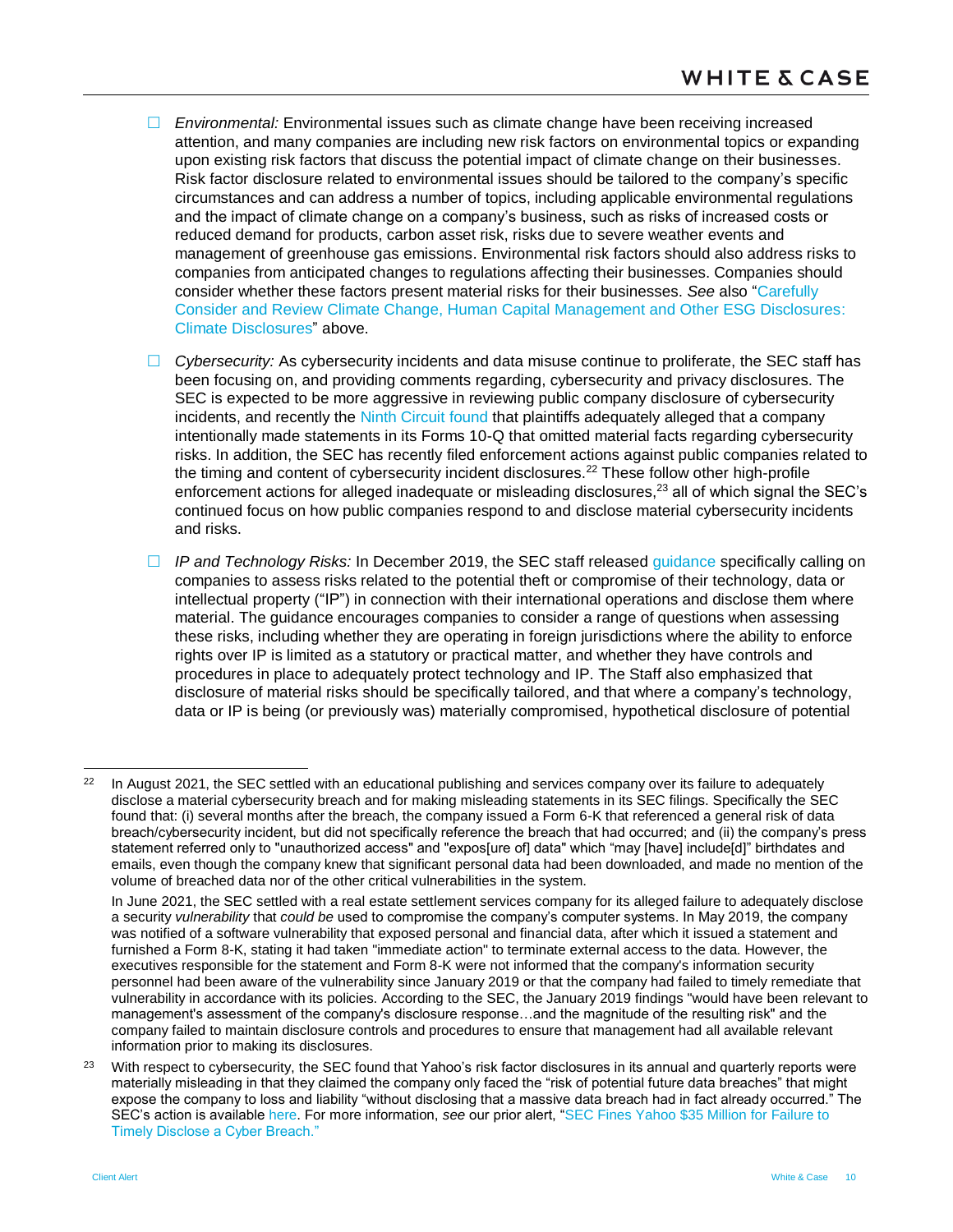risks is not sufficient to satisfy a company's reporting obligations. Accordingly, companies should continue to consider this evolving area of risk and evaluate its materiality on an ongoing basis.

- *Labor Shortages/Supply Chain Disruptions:* Shortages of supplies or labor or shipping delays may need to be disclosed as a risk, particularly as these have become more common due to COVID-19 related impacts. Companies should assess whether they have, or may experience in the future, issues related to labor shortages or supply chain disruptions that should be disclosed as a risk factor. In addition, depending on the severity of the impact of these factors on the company's business, companies may need to consider whether such issues should also be included in their MD&A disclosures.
- □ LIBOR: In light of the discontinuation of LIBOR after 2021,<sup>24</sup> the SEC staff issue[d guidance](https://www.sec.gov/news/statement/staff-statement-libor-transition-20211207?utm_medium=email&utm_source=govdelivery) in December 2021 urging companies to provide *detailed* and *specific* disclosure about their progress toward LIBOR risk identification and mitigation and the anticipated impact on the company, if material, such as: (i) *quantitative* disclosures to provide context for the status of the company's transition efforts and the related risks<sup>25</sup>; (ii) for companies with material risk related to outstanding debt with inadequate fallback provisions (*i.e.* those that do not provide a process for replacing LIBOR with an alternative reference rate, or do not otherwise address a permanent cessation of LIBOR), how much debt will be outstanding after the relevant cessation date and the steps the company is taking to address this, such as renegotiating contracts or refinancing the obligations; and (iii) to the extent that a company has or is taking steps to identify and assess LIBOR exposure and mitigate material risks or potential impacts of the transition, insight into what the company has done, what steps remain, and the timeline for further efforts. Companies typically include disclosures about the LIBOR transition as part of risk factors, MD&A and/or quantitative and qualitative disclosures about market risk. To the extent a company provides LIBOR transition disclosure in response to more than one disclosure requirement within a filing, it should consider providing a cross-reference or otherwise tying the information together to provide investors with a complete picture. For further guidance on disclosure considerations, companies should continue to refer to the SEC's 2019 quidance.
- *Regulatory:* Changes and potential changes in law, regulation, policy and/or political leadership, including the regulatory agenda of the Biden administration, may necessitate modifications to risk factor disclosure for certain companies. Some examples include: current and potential changes to immigration policies, minimum wage, tariffs, taxes, environmental policies, health care and other political developments in the US.
- **(8) COVID-19 Disclosure in Form 10-K:** Now that we are nearly two years into the COVID-19 pandemic, disclosure regarding the impact of the pandemic on your company should be concrete and provide investors with clear information on such impact to date.<sup>26</sup> For many companies, this may be reflected in the various waves of the pandemic, including effects from the most recent Omicron variant. Key impacts should be identified, assessed and described, including, but not limited to: information on liquidity, operational adjustments, health and safety of employees, any material changes in the company's debt, loans and credit, any material changes to equity investments, impairment of assets, rent concessions and government assistance related to COVID-19. Companies should also carefully consider whether any significant trend or uncertainty that management is closely monitoring and/or has discussed with the board is appropriate for MD&A disclosure.

<sup>&</sup>lt;sup>24</sup> LIBOR is an indicative measure of the average interest rate at which major global banks could borrow from one another and is quoted for multiple currencies and time frames. It is used extensively in the US and globally as a "benchmark" or "reference rate" for various commercial and financial contracts. *See* SEC guidance available [here.](https://www.sec.gov/news/public-statement/libor-transition)

 $25$  Such as the notional value of contracts referencing LIBOR and extending past December 31, 2021 or June 30, 2023, as applicable.

<sup>26</sup> For more information, *see* our prior alerts, " [COVID-19 Legal Issues and Considerations"](https://www.whitecase.com/publications/alert/covid-19-legal-issues-and-considerations), ["SEC Takes Additional Actions](https://www.whitecase.com/publications/alert/sec-takes-additional-actions-helping-public-companies-address-impact-covid-19)  [Helping Public Companies Address Impact of COVID-19"](https://www.whitecase.com/publications/alert/sec-takes-additional-actions-helping-public-companies-address-impact-covid-19), ["Practical Tips for Preparing Upcoming Quarterly Disclosures"](https://www.whitecase.com/publications/alert/practical-tips-prepare-upcoming-quarterly-disclosures) and ["SEC Emphasizes Importance of Robust Forward-Looking Disclosure for Q1 to Address COVID-19."](https://www.whitecase.com/publications/alert/sec-emphasizes-importance-robust-forward-looking-disclosure-q1-address-covid-19)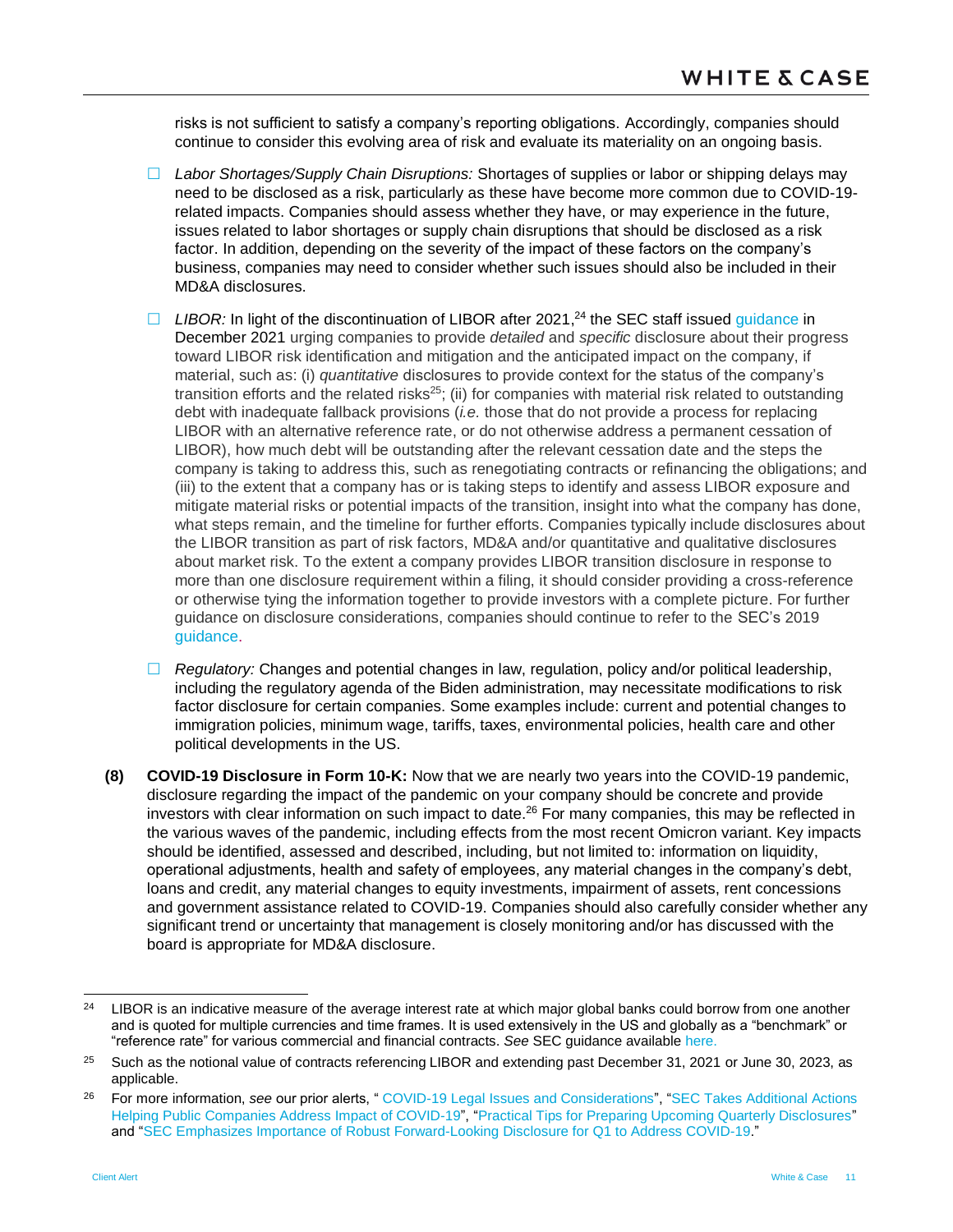Companies should also ensure their risk factor disclosure related to COVID-19 is appropriately robust and specific. COVID-19 is no longer a novel consideration from a disclosure perspective and it is therefore important for companies to discuss company-specific risks rather than general economic or societal impacts.

In addition, companies should consider the potential impacts of vaccine-mandates, and what material impacts might need to be disclosed. In September 2021, President Biden signed an executive order to require all federal contractors to ensure their US-based employees and contractors are fully vaccinated and in November 2021, the Department of Labor's Occupational Safety and Health Administration ("OSHA") implemented a rule requiring all employers with at least 100 employees to confirm that their employees are fully vaccinated or require that all unvaccinated workers to produce a negative COVID-19 test on a weekly basis.<sup>27</sup> The rule has been challenged but remains in effect while it is being considered by the US Supreme Court. This mandate could have material impacts on a company that are appropriate to disclose in its MD&A, forward-looking statements, risk factors or other sections of the Form 10-K.<sup>28</sup>

l <sup>27</sup> *See* [COVID-19 Vaccination and Testing ETS | Occupational Safety and Health Administration.](https://www.osha.gov/coronavirus/ets2)

<sup>&</sup>lt;sup>28</sup> COVID-19 disclosures have also led to several shareholder derivative suits. According to the Stanford Law School Securities Class Action Clearinghouse, available [here,](http://securities.stanford.edu/current-topics.html) as of January 20, 2021, 21 securities class action lawsuits had been filed by shareholders accusing companies of failing to disclose or downplaying the risks related to the COVID-19 pandemic, failing to disclose or misrepresenting the extent to which it has affected the company's operations or financial results, or making false statements about or products related to COVID-19. In addition, there has been at least one highprofile SEC administrative action against a company under Section 13(a) of the Exchange Act in which the SEC found that the company's filings were misleading when the company disclosed that it was "operating sustainably", while the company's own internal documents at the time showed that the company was losing significant cash each week and that the company only had four months of cash remaining. *See* the SEC's order against The Cheesecake Factory, available [here.](https://www.sec.gov/litigation/admin/2020/34-90565.pdf) *See* the SEC's press release, available [here.](https://www.sec.gov/news/press-release/2020-306) Former SEC Chairman Jay Clayton noted that "it is important that issuers continue their proactive, principles-based approach to disclosure, tailoring these disclosures to the company and industry-specific effects of the pandemic on their business and operations.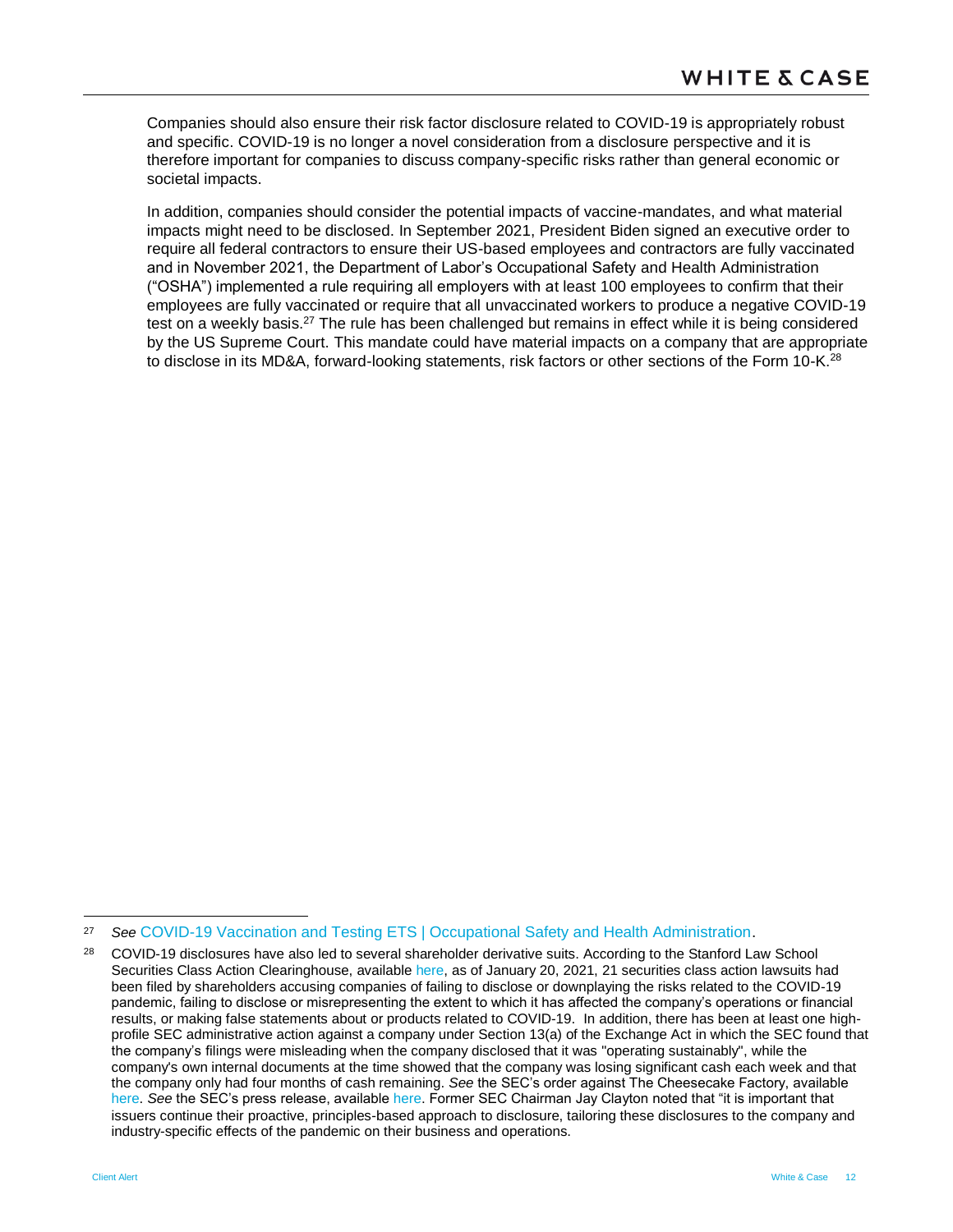# **Appendix A**

#### **Sample Question: Director Self-Identified Diversity Characteristics**

<span id="page-12-0"></span>Institutional investors and proxy advisers are increasingly expecting that director diversity characteristics be disclosed, and The Nasdaq Stock Market LLC recently adopted rules requiring the disclosure of director diversity characteristics (subject to certain phase-in periods). At the Company, diversity and inclusion are also part of our values. To that end, the Company may determine that it needs to disclose director diversity information for various purposes, including for stock exchange rules or investor expectations. Answering this question is optional, but participation helps us to understand the breadth of diverse backgrounds that our directors bring to the Company. **If you agree to inclusion of the information, please answer the following questions**. Please note that if you choose to provide this information, you consent to our possible public disclosure of the information in other public media, including on our website and our corporate responsibility report and in response to inquiries from surveys, analysts, shareholders or journalists.

- i. Please specify your gender:
	- $(A)$  Male  $\Box$
	- $(B)$  Female  $\Box$
	- $(C)$  Non-Binary  $\Box$
	- (D) Prefer Not to Answer  $\Box$
- ii. Please specify your ethnicity or race (you may check one or more):
	- $(A)$  African American or Black  $\Box$
	- (B) Alaskan Native or Native American  $\Box$
	- $(C)$  Asian  $\Box$
	- $(D)$  Hispanic or Latinx  $\Box$
	- $(E)$  Native Hawaiian or Pacific Islander  $\Box$
	- $(F)$  White  $\Box$
	- $(G)$  Indian or Other South Asian
	- $(H)$  Middle Eastern or North African  $\Box$
	- (I) Two or More Races or Ethnicities
	- (J) Prefer Not to Answer  $\Box$
- iii. Are there other diversity characteristics that you wish to identify not covered by questions (i) to (iii) above (e.g., religion, nationality, disability, sexual orientation, gender expression, military service or socio-economic or demographic characteristics)? If so, please specify:

\_\_\_\_\_\_\_\_\_\_\_\_\_\_\_\_\_\_\_\_\_\_\_\_\_\_\_\_\_\_\_\_\_\_\_\_\_\_\_\_\_\_\_\_\_\_\_\_\_\_\_\_\_\_\_\_\_\_\_\_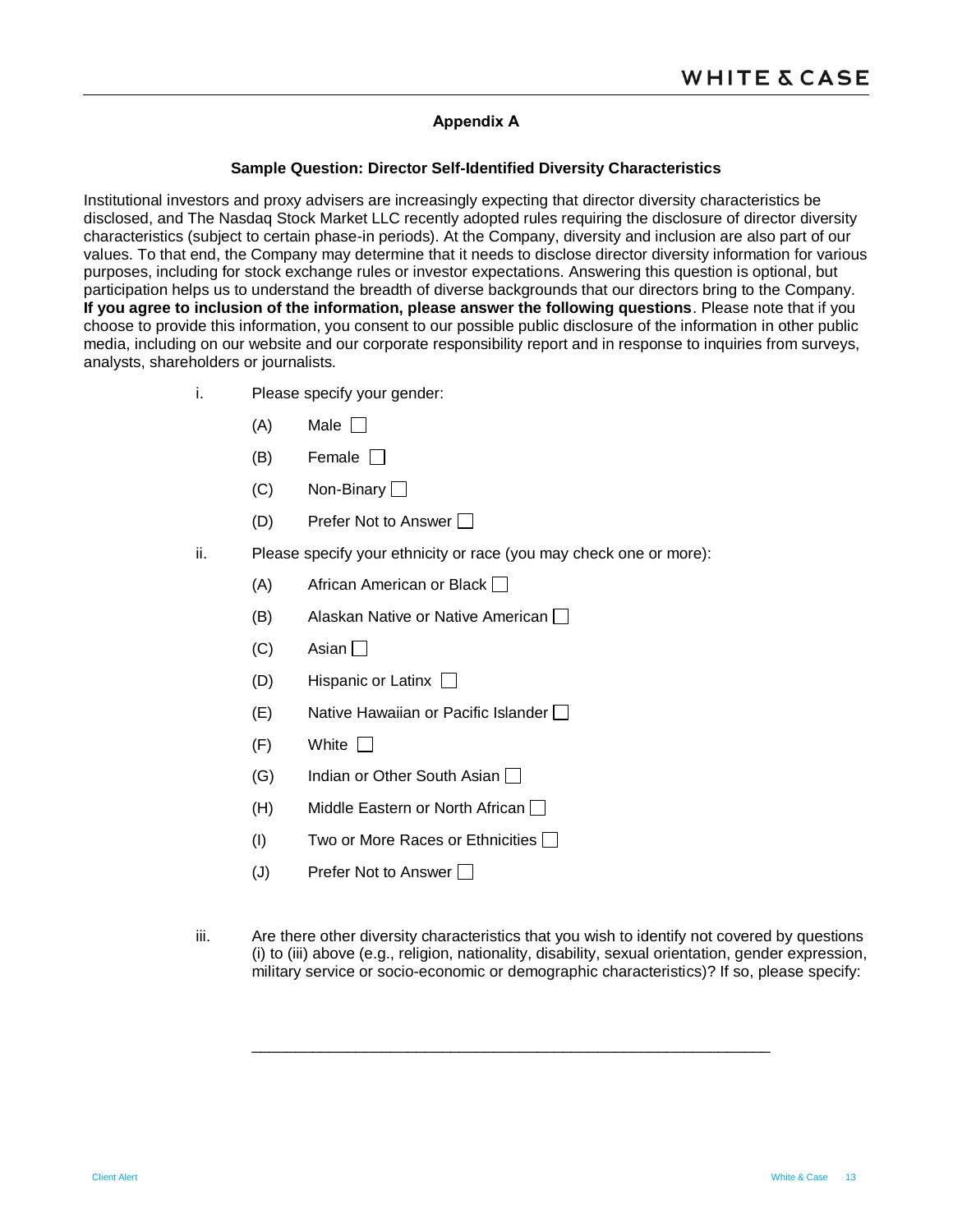#### **Appendix B**

#### **Board Diversity Policies**

#### <span id="page-13-0"></span>**Gender Diversity Policies of Proxy Advisory Firms:**

- **ISS:** Currently (through meetings held up to January 31, 2023), for companies in the Russell 3000 or S&P 1500 indices, ISS will generally recommend voting against or withhold from the chair of the nominating committee (or other directors on a case-by-case basis) at companies where there are no women on the company's board. An exception will be made if there was a woman on the board at the preceding annual meeting and the board makes a firm commitment to return to a gender-diverse status within a year. Effective for meetings on or after February 1, 2023, the current U.S. board gender diversity policy will be extended to all companies covered under U.S. policy with effect from 2023.
- □ Glass Lewis: Beginning January 1, 2022, Glass Lewis will generally recommend against the nominating chair if the board has fewer than two gender diverse directors, or the entire nominating committee of a board with no gender diverse directors. For companies outside of the Russell 3000 index, and all boards with six or fewer total directors, one gender diverse director will be required. Starting January 1, 2023, for companies in the Russell 3000 index, will generally recommend against the nominating chair if a board is less than 30% gender diverse.

# **Racial/Ethnic Diversity Policies:**

- **ISS:** Effective for meetings on or after February 1, 2022, for companies in the Russell 3000 or S&P 1500 indices, will generally recommend voting against or withhold from the chair of the nominating committee (or other directors on a case-by-case basis) where the board has no apparent racially or ethnically diverse members. An exception will be made if there was racial and/or ethnic diversity on the board at the preceding annual meeting and the board makes a firm commitment to appoint at least one racially and/or ethnically diverse member within a year.
- **Glass Lewis:** Beginning in 2022, for companies in the S&P 500 index with "particularly poor disclosure" on racial/ethnic diversity, Glass Lewis may recommend voting against the chair of the nominating and/or governance committee. "Particularly poor disclosure" means a failure to provide any disclosure on each of the following:
	- o the board's current percentage of racial/ethnic diversity;
	- $\circ$  whether the board defines diversity explicitly to include gender and/or race/ethnicity;
	- o whether the board has adopted a "Rooney Rule" policy requiring women and minorities to be included in the initial pool of candidates when selecting new director nominees; and
	- o board skills disclosure.
- **BlackRock:** Boards should aspire to 30% diversity of membership; companies are encouraged to have at least two directors on their board who identify as female and at least one who identifies as a member of an underrepresented group.
- **State Street:** Expects boards of Russell 3000 and TSX listed companies to have at least one female director, or may vote against the chair of the nominating committee or board leader in the absence of a nominating committee. For S&P 500 companies, will vote against the chair of the nominating/governance committee if the company does not disclose the board's gender, racial and ethnic composition. Starting in 2022, for S&P 500 companies, will vote against the compensation committee chair if the company does not disclose its EEO-1 survey responses and against the nominating/governance committee chair if there are no directors from an underrepresented community.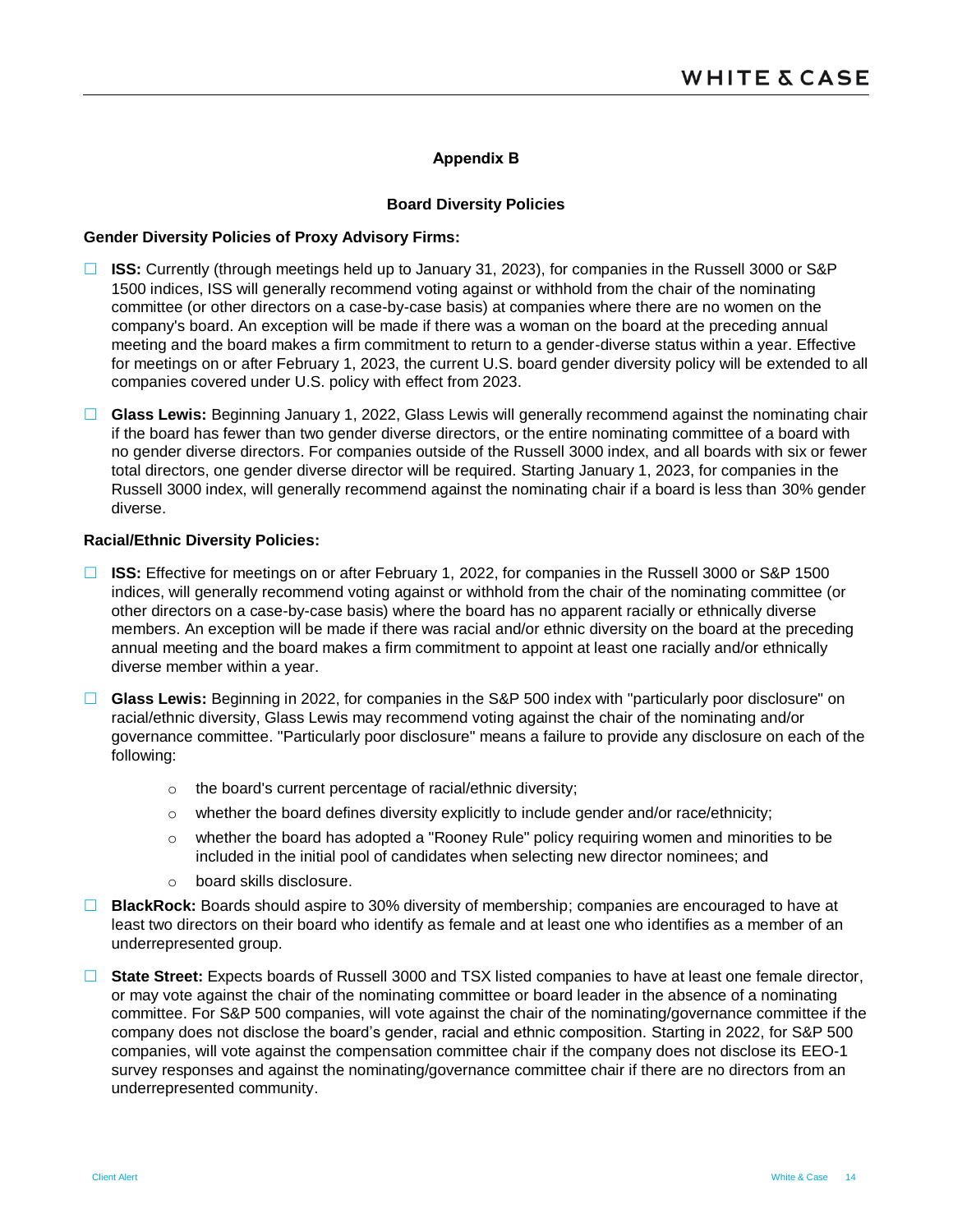**Nasdaq's Diversity Disclosure Rule:** Nasdaq's new listing rule requires most Nasdaq-listed companies starting in 2023 to have, or explain why they do not have, at least two diverse directors, including one who self-identifies as female and one who self-identifies as either an underrepresented minority or LGBTQ+. In addition, the new listing rules require all Nasdaq-listed companies to publicly disclose, starting in 2022, "consistent, transparent diversity statistics regarding their board of directors" using a standardized disclosure matrix template either in their annual meeting proxy statements or on their websites.<sup>29</sup>

<sup>29</sup> *See* Nasdaq listing rules 5605(f) and 5606, available [here.](https://listingcenter.nasdaq.com/rulebook/nasdaq/rules/nasdaq-5600-series)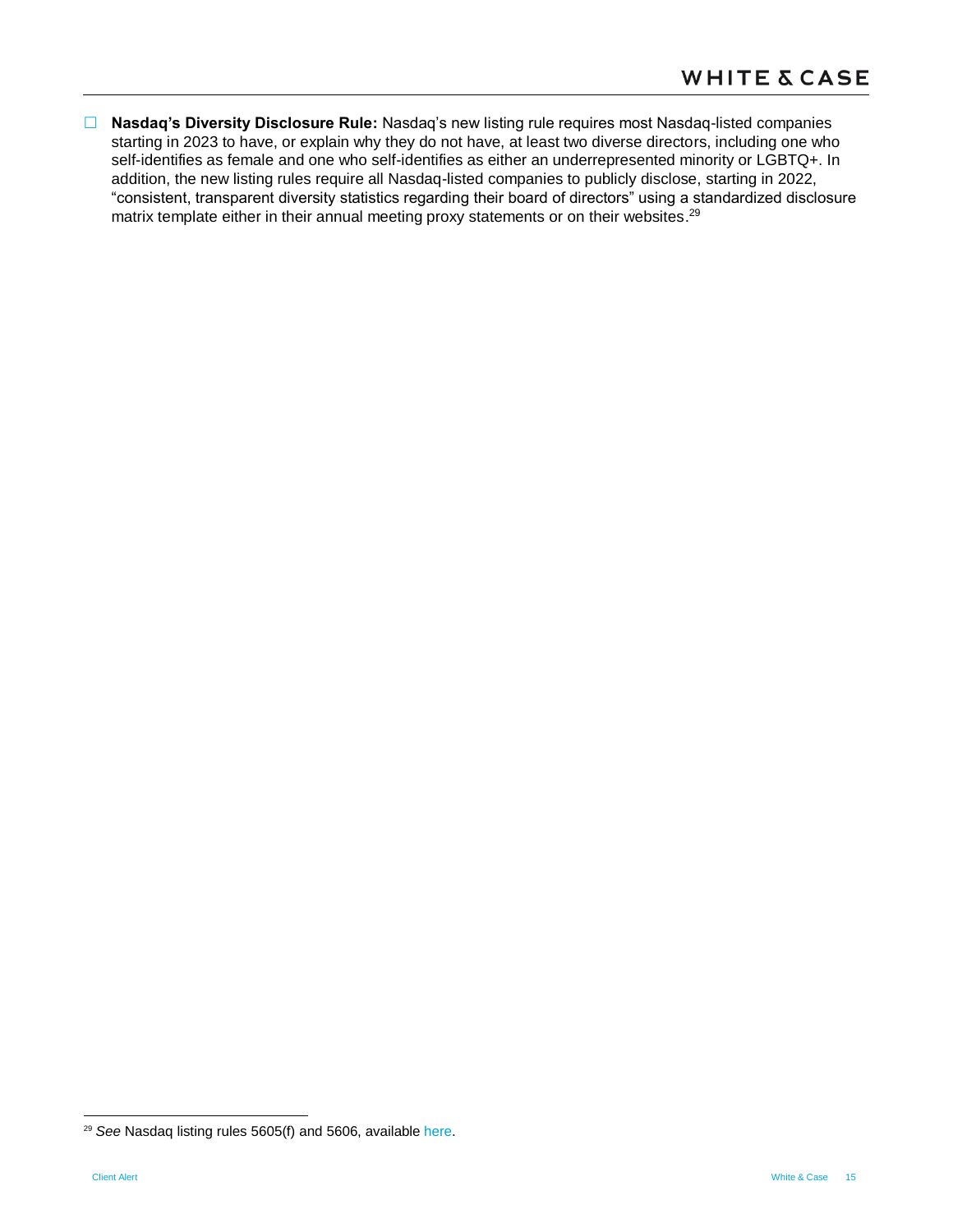# **Appendix C**

#### **Regulation S-K Items 301-303**

as amended by

# <span id="page-15-0"></span>*Management's Discussion and Analysts, Selected Financial Data, and Supplementary Financial Information (Release No. 33-10890, November 19, 2020)*

§229.301 **(Item 301) Selected financial data**, [Removed and reserved].

Furnish in comparative columnar form the selected financial data for the registrant referred to below, for

(a) Each of the last five fiscal years of the registrant (or for the life of the registrant and its predecessors, if less), and

(b) Any additional fiscal years necessary to keep the information from being misleading.

(c) *Smaller reporting companies*. A registrant that qualifies as a smaller reporting company, as defined by §229.10(f)(1), is not required to provide the information required by this Item.

(d) *Emerging growth company.* An emerging growth company, as defined in Rule 405 of the Securities Act of 1933 (§230.405 of this chapter) or Rule 12b-2 of the Securities Exchange Act of 1934 (§240.12b-2 of this chapter), that is providing the information called for by this Item in:

(1) A Securities Act registration statement, need not present selected financial data for any period prior to the earliest audited financial statements presented in connection with the registrant's initial public offering of its common equity securities; or

(2) A registration periodic report, or other report filed under to Exchange Act need not present selected financial data for any period poor to earliest audited financial statements presented in connection with the first registration statement that became effect under to Exchange Act or the Securities Act.

*Instructions to Item 301:* 1. The purpose of the selected financial data shall be to supply in a convenient and readable format selected financial data which highlight certain significant trends in the registrant's financial condition and results of operations.

2 Subject to appropriate vanabon to conform to the nature of the registrant's business, to following items shall be included in to table of financial data: net sales or operating revenues; income (loss) from continuing operate™; income (loss) from confinmng opemtens per common share; total assets; long-term obi gabons and redeanab e preferred stock (including ong-term debt, capital leases, and redeemable preferred stock us defined n §210.5 02.27(a) of Regulabon SXI17 CFR 210]; and each dividends declared per common share. Regiabmito may include additional items which they believe would enhance an understanding of and would highlight other trends in their financial condition and results of operations.

Briefly describe, or cross-reference to a discussion thereof, factors such as accounting changes, business combinations or dispositions of business operations, that materially affect the comparability of the information reflected in selected financial data. Discussion of, or reference to, any material unoertamtiea 3hould also be included where such matter, might oauge the data-reflected herein not to be mdreatrve of the regrstrant 3 future finance! condition or results of operations.

3. All references to the registrant in the table of selected financial data and in this.Item shall mean the registrant and its subsidiaries consolidated.

1. If interim period financial statements are included, or are required to be included, by Article 3 of Regulation S X, registrants should consider whether any or all of the selected financial data need to be updated for such interim periods to reflect a material change in the trends indicated; where such updating information is necessary, registrants shall provide the information on a comparative basis unless not necessary to an understanding of such updating information.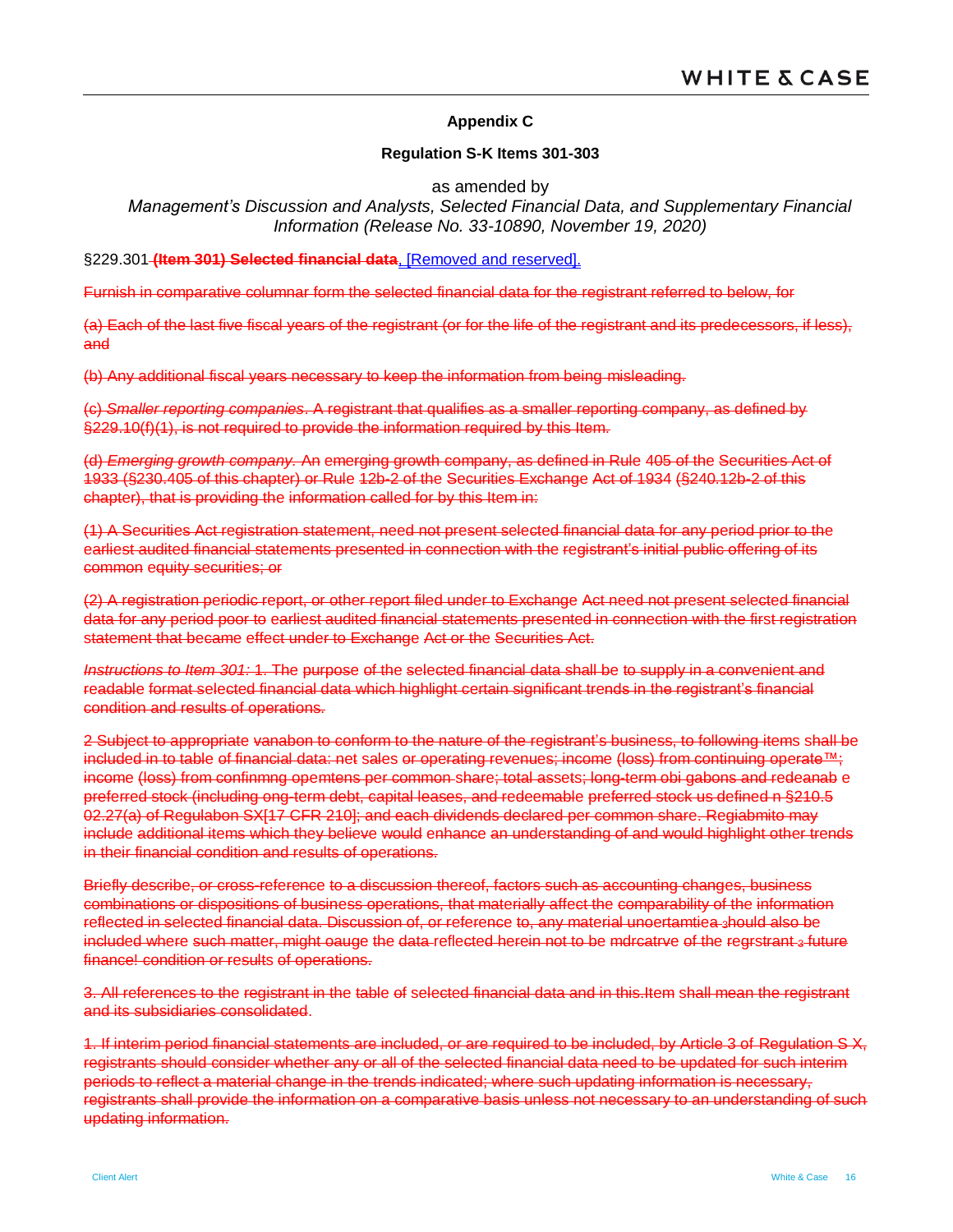5. A foreign private issuer shall disclose also the following information in all filing. Containing financial statements:

A. In the forepart of the document and as of the latest practicable date, the exchange rate into U S currency of the foreign currency in which the financial statements are denominated:

B. A history of exchange rates for the five most recent years and any subsequent interim period for which financial statements are presented setting forth the rates for period end, the average rates, and the range of high and low rates for each year; and

C. If equity securities are being registered, a five year summary of dividends per share stated in both the currency in which the financial statements are denominated and United States currency based on the exchange rates at each respective payment date.

6. A foreign private issuer shall present the selected financial data in the same currency as its financial statements. The issuer may present the selected financial data on the basis of the accounting principles used in its primary financial statements but in such case shall present this data also on the basis of any reconciliations of such data to United States generally accepted accounting principles and Regulation S-X made pursuant to Rule 4-01 of Regulation S-X (§210.4-01 of this chapter).

7. For purposes of this rule, the rate of exchange means the noon buying rate in New York City for enable transfers in foreign currencies as certified for customs purposes by the Federal Reserve Bank of New York. The average rate means the average of the exchange rates on the last day of each month during a year.

§229.302 (Item 302) Supplementary financial information.

(a) *Selected quarterly financial data.* Registrants specified in paragraph (a)(5) of this Item shall provide the information specified below.

<span id="page-16-0"></span>(a) Disclosure shall be made of net sales, gross profit (net sales less costs and expenses associated directly with or allocated to products sold or services rendered), income (loss) from continuing operations, per share data based upon income (loss) from continuing operations, net income (loss), per share data based upon net income (loss) and net income (loss) attributable to the registrant, for each full quarter of material quarterly changes. When there are one or more retrospective changes to the statements of comprehensive income for any of the quarters within the two most recent fiscal years and/or any subsequent interim period for which financial statements are included or are required to be included by 47 CFR § 210.3-01 through 210.3-20 (Article 3 of Regulation S-X) that individually or in the aggregate are material, provide an explanation of the reasons for such material changes and disclose, for each affected quarterly period and the fourth quarter in the affected year, summarized financial information related to the statements of comprehensive income as specified in Rule 1-02(bb)(ii) of Regulation S-X and earnings per share reflecting such changes.

(2) When the data supplied pursuant to paragraph (a) of this section vary from the amounts previously reported on the Form 10-Q (§249.308a of this chapter) filed for any quarter, such as would be the case when a combination between entities under common control occurs or where an error is corrected, reconcile the amounts given with those previously reported and describe the reason for the difference.

(3) Describe the effect of any discontinued operations and unusual or infrequently occurring items recognized in each full quarter within the two most recent fiscal years and any subsequent interim period for which financial statements are included or are required to be included by 17 CFR 210.3-01 through 210.3-20 (Article 3 of Regulation S-X), as well as the aggregate effect and the nature of year-end or other adjustments which are material to the results of that quarter.

(1) If the financial statements to which this information relates have been reported on by an accountant, appropriate professional standards and procedures as enumerated in the Auditing Standards issued by the Auditing Standards Board of the American Intitute of Certified Public Accountonts Public Company Accounting Oversight Board ("PCAOB"), shall be followed by the reporting accountant with regard to the disclosure required by this paragraph [\(a\).](#page-16-0)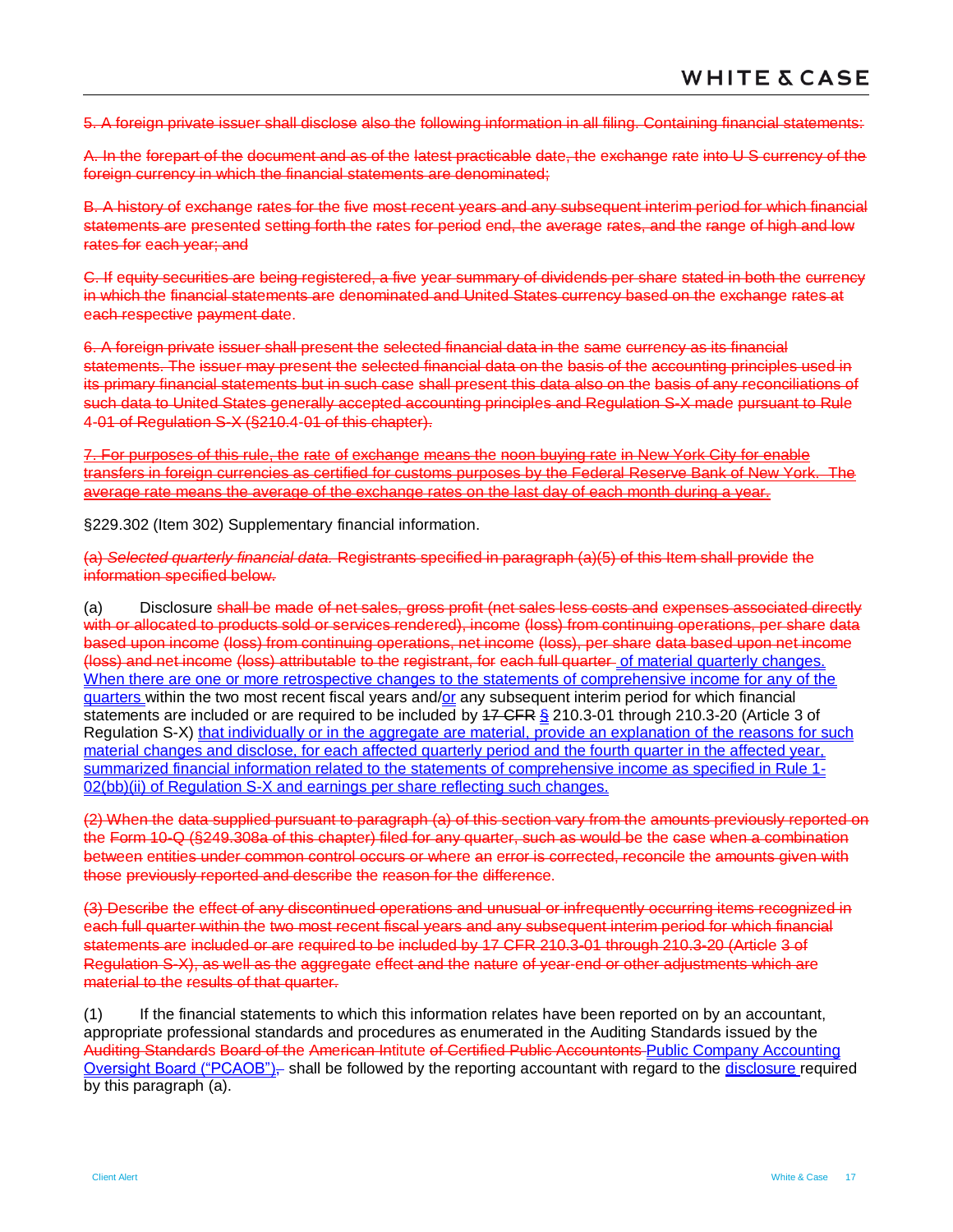(2) This paragraph [\(a\)](#page-16-0) applies to any registrant, except a foreign private issuer, that has securities registered pursuant to sections 2(b) (15 U S C §781(b)) other than mutual life insurance companies) or 12(g) of the Exchange Act (15 U.S.C. §781(g)) after the registrant's initial registration of securities under these sections.

(b) *Information about oil and gas producing activities.* Registrants engaged in oil and gas producing activities shall present the information about oil and gas producing activities (as those activities are defined in Regulation S-X, §210.4-10(a)) specified in FASB ASC Topic 932, *Extractive Activities—Oil and Gas,* if such oil and gas producing activities are regarded as significant under one or more of the tests set forth in FASB ASC Subtopic 932 235, *Extractive Activities—Oil and Gas—Notes to Financial Statements,* for 'Significant Activities.'

*Inaction 1 to paragraph (b). (a)* FASB ASC Subtopic 932 235 disclosures that relate to annual periods shall be presented for each annual period for which a statement of comprehensive income (as defined in §210.1-02 of Regulation S-X) is required, (b) FASB ASC Subtopic 932235 disclosures required as of the end of an annual period shall be presented as of the date of each audited balance sheet required, and (c) FASB ASC Subtopic 932 235 disclosures required as of the beginning of an annual period shall be presented as of the beginning of each annual period for which a statement of comprehensive income (as defined in §210.1 02 of Regulation S X) is required.

*Instruction 2 to paragraph (b)*.- This paragraph, together with §210.4 10 of Regulation S X, prescribes financial reporting standards for the prepartion of accounts by persons engaged in whole or in port in the production of crude oil or natural gas in the United States, pursuant to Section 503 of the Energy Policy and Conservation Act of 1975 (12 U S C 8383) ("EPCA") and section 11€ of the Energy Supply and Environmental Coordination Act of 1974 (15 U.S.C 796) ("ESECA") as amended by Section 506 of EPCA. The application of the paragraph to those oil and gas producing operations of companies regulated for ratemaking purposes on an individual-company-costof-service basis may, however, give appropriate recognition to differences arising because of the effect of the ratemaking process.

*Instruction 3 to paragraph (b).* Any person exempted by the Department of Energy from any record-keeping or reporting requirements pursuant to Section 11(c) of ESECA, as amended, is similarly exempted from the related provisions of this paragraph in the preparation of accounts pursuant to EPCA. This exemption does not affect the applicability of this paragraph to filings pursuant to the federal securities laws.

(3) *Smaller reporting companies*. A registrant that qualifies as a smaller reporting company, as defined by §229.10f(I), is not required to provide the information required by this Item.

§ 229.303 (Item 303) Management's discussion and analysis of financial condition and results of operations.

(a) Objective. The objective of the discussion and analysis is to provide material information relevant to an assessment of the financial condition and results of operations of the registrant including an evaluation of the amounts and certaintv of cash flows from operations and from outside sources. The discussion and analysis must focus specifically on material events and uncertainties known to management that are reasonably likely to cause reported financial information not to be necessarily indicative of future operating results or of future financial condition. This includes descriptions and amounts of matters that have had a material impact on reported operations, as well as matters that are reasonably likely based on management's assessment to have a material impact on future operations. The discussion and analysis must be of the financial statements and other statistical data that the registrant believes will enhance a reader's understanding of the registrant's financial condition, cash flows and other changes in financial condition and results of operations. A discussion and analysis that meets these requirements is expected to better allow investors to view the registrant from the management's perspective.to view the registrant form management's perspective.

<span id="page-17-0"></span>(b) Full fiscal years. Discuss registrant's The discussion of financial condition, changes in financial condition and results of operations. The discussion shall must provide information as specified in paragraphs [\(b\)\(1\)](#page-17-0) through [\(3\)](#page-18-1) of this Itemsection and also shall provide such other information that the registrant believes to be necessary to an understanding of its financial condition, changes in financial condition and results of operations. Discussions of liquidity and capital resources may be combined whenever the two topics are interrelated Where the financial statements reflect material changes from period-to-period in one or more line items, including where material changes within a line item offset one another, describe the underlying reasons for these material changes in quantitative and qualitative terms. Where in the registrant s judgment a discussion of segment information and/or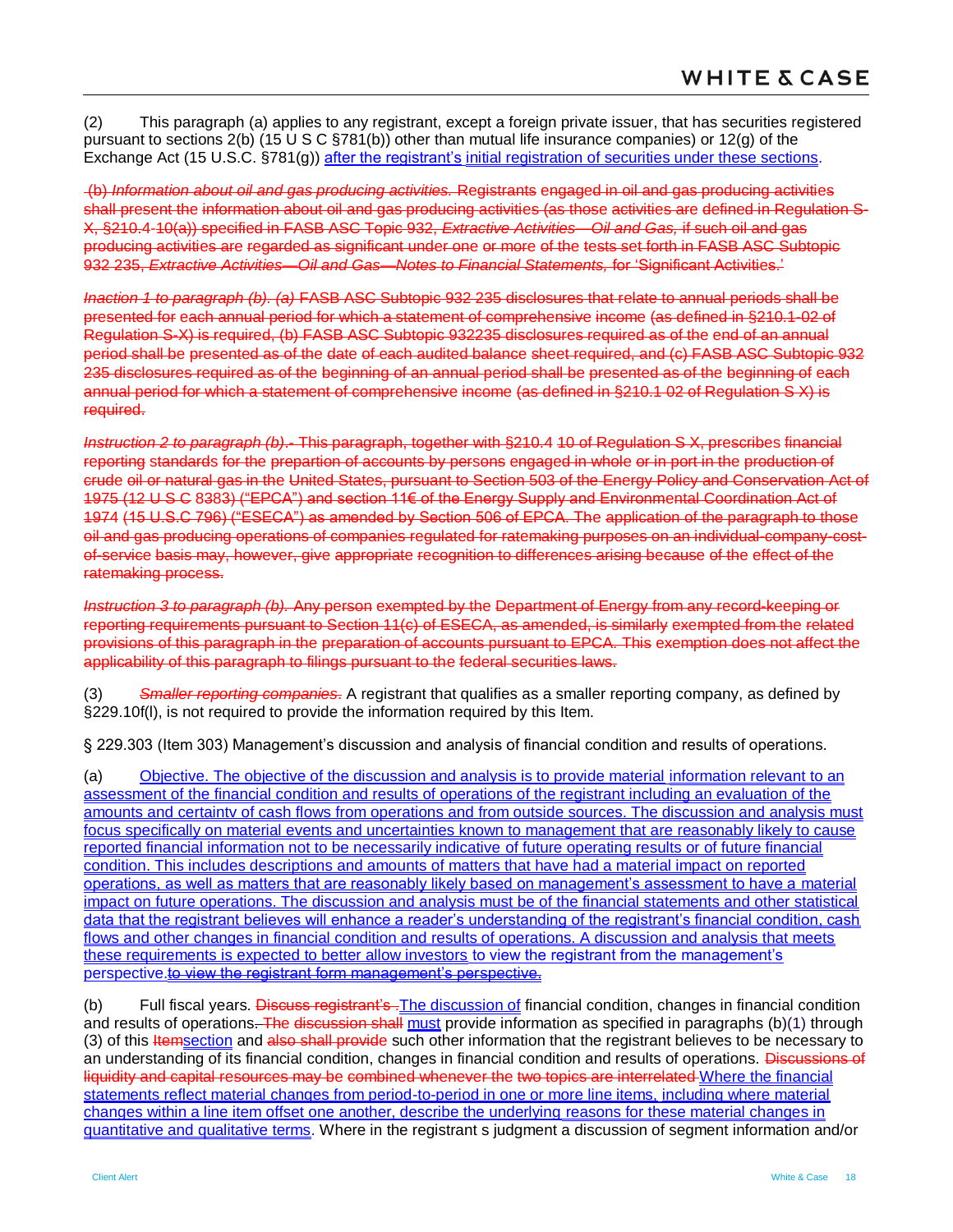of other subdivisions (e.g., geographic areas, product lines) of the registrant's business would be necessary to an understanding of such business, the discussion shallmust focus on each relevant reportable segment and/or other subdivisions of the business and on the registrant as a whole.

<span id="page-18-0"></span>(1) Liquidity and Capital Resources. Analyze the registrant's ability to generate and obtain adequate amounts of cash to meet its requirements and its plans for cash in the short-term (i.e., the next 12 months from the most recent fiscal period end required to be presented) and separately in the long-term (i.e., beyond the next 12 months). The discussion should analyze material cash requirements from known contractual and other obligations. Such disclosures must specify the type of obligation and the relevant time period for the related cash requirements. As part of this analysis, provide (i) through (ii) below.

(i) Liquidity. Identify any known trends or any known demands, commitments, events or uncertainties that will result in or that are reasonably likely to result in the registrant's liquidity increasing or decreasing in any material way. If a material deficiency is identified, indicate the course of action that the registrant has taken or proposes to take to remedy the deficiency. Also identify and separately describe internal and external sources of liquidity, and briefly discuss any material unused sources of liquid assets.

(ii) Capital resources. (iA) Describe the registrant's material cash requirement, including commitments for capital expenditures as of the end of the latest fiscal period, and indicate the general purpose of such commitments and thethe anticipated source of funds needed to such commitments satisfy such cash requirements and the general purpose of such requirements.

(ii**B**) Describe any known material trends favorable or unfavorable, in the registrant's capital resources. Indicate any expected reasonably likely material changes in the mix and relative cost of such resources. The discussion shall must consider changes between among equity, debt and any off-balance sheet financing arrangements.

(2) Results of operations. (i) Describe any unusual or infrequent events or transactions or any significant economic changes that materially affected the amount of reported income from continuing operations and, in each case, indicate the extent to which income was so affected. In addition, describe any other significant components of revenues or expenses that, in the registrant's judgment, should b**e** d**e**scrib**e**d in ord**e**r to und**e**rstand would be material to an understanding of the registrant's results of operations.

<span id="page-18-2"></span>(ii) Describe any known trends or uncertainties that have had or that the registrant are reasonably expects will likely to have a material favorable or unfavorable impact on net sales or revenues or income from continuing operations. If the registrant knows of events that will are reasonably likely to cause a material change in the relationship between costs and revenues (such as known or reasonably likely future increases in costs of labor or materials or price increases or inventory adjustments), the change in the relationship shall must be disclosed.

(iii) If the statement of comprehensive income presents extent that the financial.al statement disclosesstatement of comprehensive income presents material increasechanges from period to period in net sales or revenue. provide a narrative discussion of revenue, if applicable, describe the extent to which such increases changes are attributable to increases changes in prices or to increases changes in the volume or amount of goods or services being sold or to the introduction of new products or services.

<span id="page-18-1"></span>(3) Critical accounting estimates. Critical accounting estimates are those estimates made in accordance with generally accepted accounting principles that involve a significant level of estimation uncertainty and have had or are reasonably likely to have a material impact on the financial condition or results of operations of the registrant. Provide qualitative and quantitative information necessary to understand the estimation uncertainty and the impact the critical accounting estimate has had or is reasonably likely to have on financial condition or results of operations to the extent the information is material and reasonably available. This information should include why each critical accounting estimate is subject to uncertainty and, to the extent the information is material and reasonably available, how much each estimate and/or assumption has changed over a relevant period, and the sensitivity of the reported amount to the methods, assumptions and estimates underlying its calculation.

(iv) For the three most recent fiscal years of the registrant or for those fiscal years in which the registrant has been engaged in business, whichever period is shortest, discuss the impact of inflation and changing prices on the registrant's net sales and revenues and on income from continuing operations.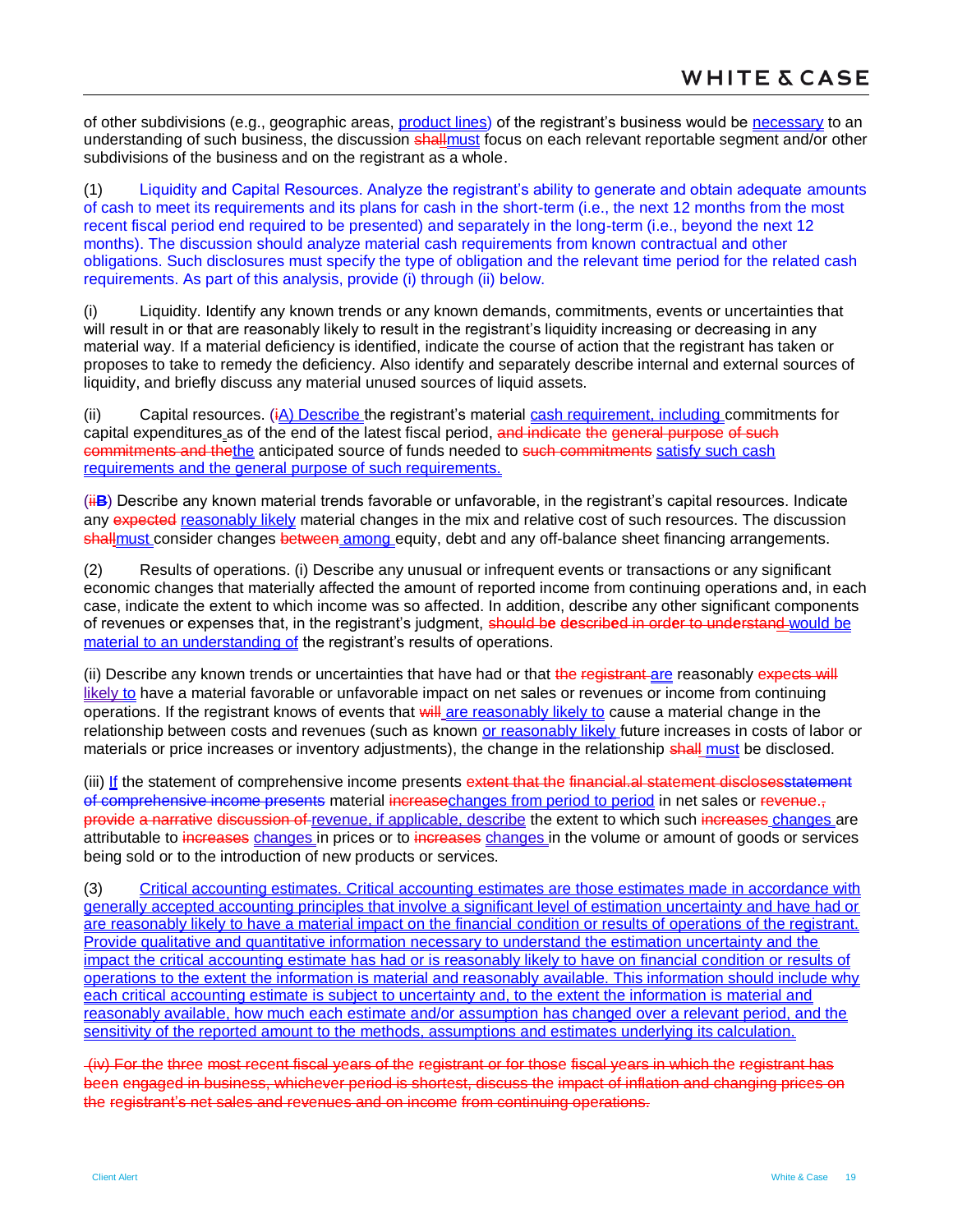(4) *Qff^nee thee,* (i) In a separately captioned section, discuss the registrant's off balance sheet arrangements that have or are reasonably likely to have a current or future effect on the registrant's financial condition, changes in financial condition, revenues or expenses, results of operations, liquidity, capital expenditures or capital resources that is material to investors. The disclosure shall include the items specified in paragraphs (a)(4)(i)(A), (B), (C) and (D) of this Item to the extent necessary to an understanding of such arrangements and effect and shall also include such other information that the registrant believes is necessary for such an understanding.

(A) The nature and business purpose to the registrant of such off-balance sheet arrangements;

(B) The importance to the registrant of such off-balance sheet arrangements in respect of its liquidity, capital resources, market risk support, credit risk support or other benefits;

(C) The amounts of revenues, expenses and cash flows of the registrant arising from such arrangements; the nature and amounts of any interests retained, securities issued and other indebtedness incurred by the registrant in connection with such arrangements; and the nature and amounts of any other obligations or liabilities (including contingent obligations or liabilities) of the registrant arising from such arrangements that are or are reasonably likely to become material and the triggering events or circumstances that could cause them to arise; and

(O) Any known event, demand, commitment, trend or uncertainty that will result in or is reasonably likely to result in die termination, or material reduction in availability to the registrant, of its off balance sheet arrangements that provide material benefits to it, and the course of action that the registrant has taken or proposes to take in response to any such circumstances.

(ii) As used in this paragraph (a)(1) the term *off balance shoot arrangement* means any transaction, agreement or other contractual arrangement to which an entity unconsolidated with the registrant is a party, under which the registrant has:

(A) Any obligation under a guarantee contract that has any of the characteristics identified in FASB ASC paragraph 460-10-15-4 (Guarantees Topic), as may be modified or supplemented, and that is not excluded from the initial recognition and measurement provisions of FASB ASC paragraphs 460-10-15-7, 460-10-25-1, and 460- 10-30-1.

(B) A retained or contingent interest in assets transferred to an unconsolidated entity or similar arrangement that serves as credit, liquidity or market risk support to such entity for such assets;

(C) Any obligation, including a contingent obligation, under a contract that would be accounted for as a derivative instrument, except that it is both indexed to the registrant's own stock and classified in stockholders equity, tn the registrant's statement of financial position, and therefore excluded from the scope of FASB ASC Topic 815, *Derivatives and Hedging,* pursuant to FASB ASC subparagraph 815-10-15-74(a), as may be modified or supplemented; or

(D) Any obligation, including a contingent obligabon, arising out of a variable interest (as defined in the FASB ASC Master Glossary), as may be modified or supplemented) in an unconsolidated entity that is held by, and material to the registrant, where such entity provides financing, liquidity, market risk or credit risk support to, or engages in leasing, hedging or research and development services with, the registrant.

(5) *Tabular disclosure of contractual obligations.* (i) In a tabular format provide the information specified in this paragraph (a)(5) as of the latest fiscal year end balance sheet date with respect to the registrant's known contractual obligations specified in the table tha follows this paragraph (a)(5)(i) The registrant shall provide amounts, aggregated by type of contractual obligation. The registrant may disaggregate the specified categories of contractual obligation using other categories suitable to its business, but the presentation must include all of the obligation of the registrant that fall within the specified categones. A presentation covering at least the periods specified shall be included. The tabular presentation may be accompanied by footnotes to describe provisions that create, increase or accelerate obligations, or other pertinent data to the extent necessary for an understanding of the timing and amount of the registrant's specified contractual obligations.

| Contractual obligations.          | Dowmante dup by nariod           | $2 - 5$ voore      | Mara than 5 years                |
|-----------------------------------|----------------------------------|--------------------|----------------------------------|
| <del>Commactual opingations</del> | <del>raymonis due by penou</del> | <del>o vcars</del> | <del>i iviore than o years</del> |
|                                   |                                  |                    |                                  |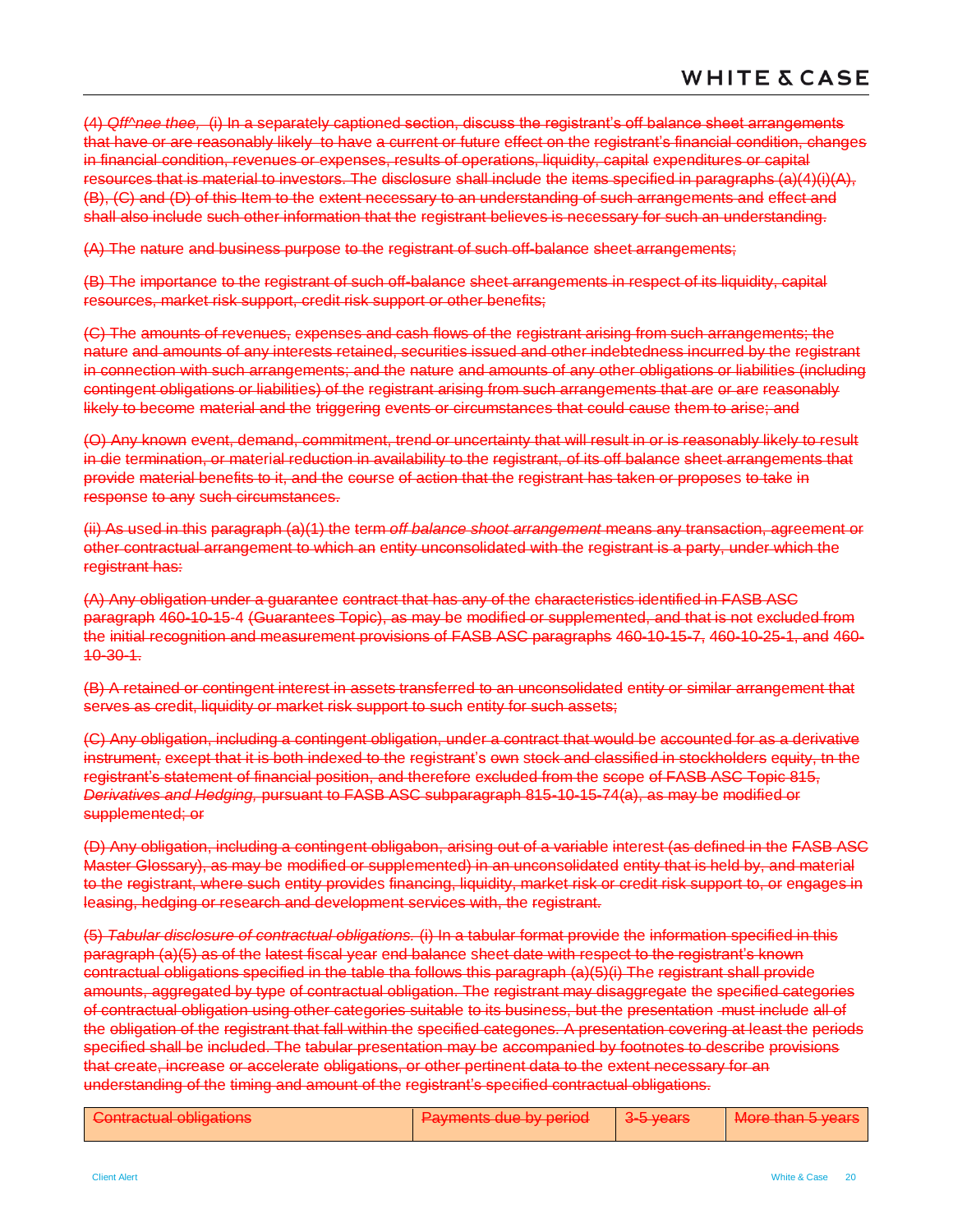|                                                                                                                 | <b>Total</b> | <del>than</del><br><del>Less</del><br>year | 1-3 years |  |
|-----------------------------------------------------------------------------------------------------------------|--------------|--------------------------------------------|-----------|--|
| [Long Term Debt Obligation]                                                                                     |              |                                            |           |  |
|                                                                                                                 |              |                                            |           |  |
| [Capital Lease Obligations]                                                                                     |              |                                            |           |  |
| [Opening Lease Obligations]                                                                                     |              |                                            |           |  |
| [Purchase Obligations]                                                                                          |              |                                            |           |  |
| Liabilities<br><u>Inthar</u><br><b>Tarm</b><br>Long-<br><del>roundr</del><br>ਦ <del>ਾਸ</del><br><del>romn</del> |              |                                            |           |  |
| Reflected on the Registrant's Balancs                                                                           |              |                                            |           |  |
| sheet under GAAP]                                                                                               |              |                                            |           |  |
| <b>Total</b>                                                                                                    |              |                                            |           |  |

*(ii) Definition:* The following definition apply to this paragraph (a)(5):

*(A)Long term debt obligation* means a payment obligation under long-term borrowings referenced in FASB ASC paragraph 470 10 50 1 (Debt Topic), as may be modified or supplemented.

*(B)Capital lease obligation* means a payment obligation under a lease classified as a capital lease pursuant to FASB ASC Topic 840, *Leases".,* as may be modified or supplemented.

*(C)Operating lease obligation* means a payment obligation under a lease classified as an operating lease and disclosed pursuant to FASB ASC Topic 840, as may be modified or supplemented.

*(D)Purchase obligation* means an agreement to purchase goods or services that is enforceable and legally binding on the registrant that specifies all significant terms, including: fixed or minimum quantities to be purchased; fixed, minimum or variable price provisions; and the approximate timing of the transactions.

#### Instruction to paragraph 303(ab).

1. Th. registrants discussion and analysis, shall be of the financial statements and other statistical data that the registrant believes will enhance a reader s understanding of its financial condition, changes in financial condition. and results of operations Generally, the discussion shallmust cover the periods covered by the financial statements included in the filing and the registrant may use any presentation that in the registrant's judgment enhances a reader's understanding A smaller reporting company's discussion shall must cover the two-year period required in Article 8 of Regulation S-X and may use any presentation that in the registrant's judgment enhances a reader's understanding. For registrants providing financial statements covering three years in a filing, discussion about the earliest of the three years may be omitted if such discussion was already included in the registrant's prior filings on EDGAR that required disclosure in compliance with Item 303 of Regulation S-K; provided that registrants electing not to include a discussion of the earliest year must include a statement that identifies the location in the prior filing where the omitted discussion may be found. An emerging growth company, as defined in Rule 405 of the Securities Act (§ 230.405 of this chapter) or Rule 12b-2 of the Exchange Act (§ 240.12b-2 of this chapter), may provide the discussion required in paragraph  $(a_b)$  of this Hemsection for its two most recent fiscal years if, pursuant to Section 7(a) of the Securities Act of 1933 (15 U.S.C. 77g(a)), it provides audited financial statements for two years in a Securities Act registration statement for the initial public offering of the emerging growth company's common equity securities.

2. The purpose of the discussion and analysis shall be to provide to investors and other users information relevant to an assessment of the financial condition and results of operations of the registrant as determined by evaluating the amounts and certainty of cash flows from operations and from outside sources.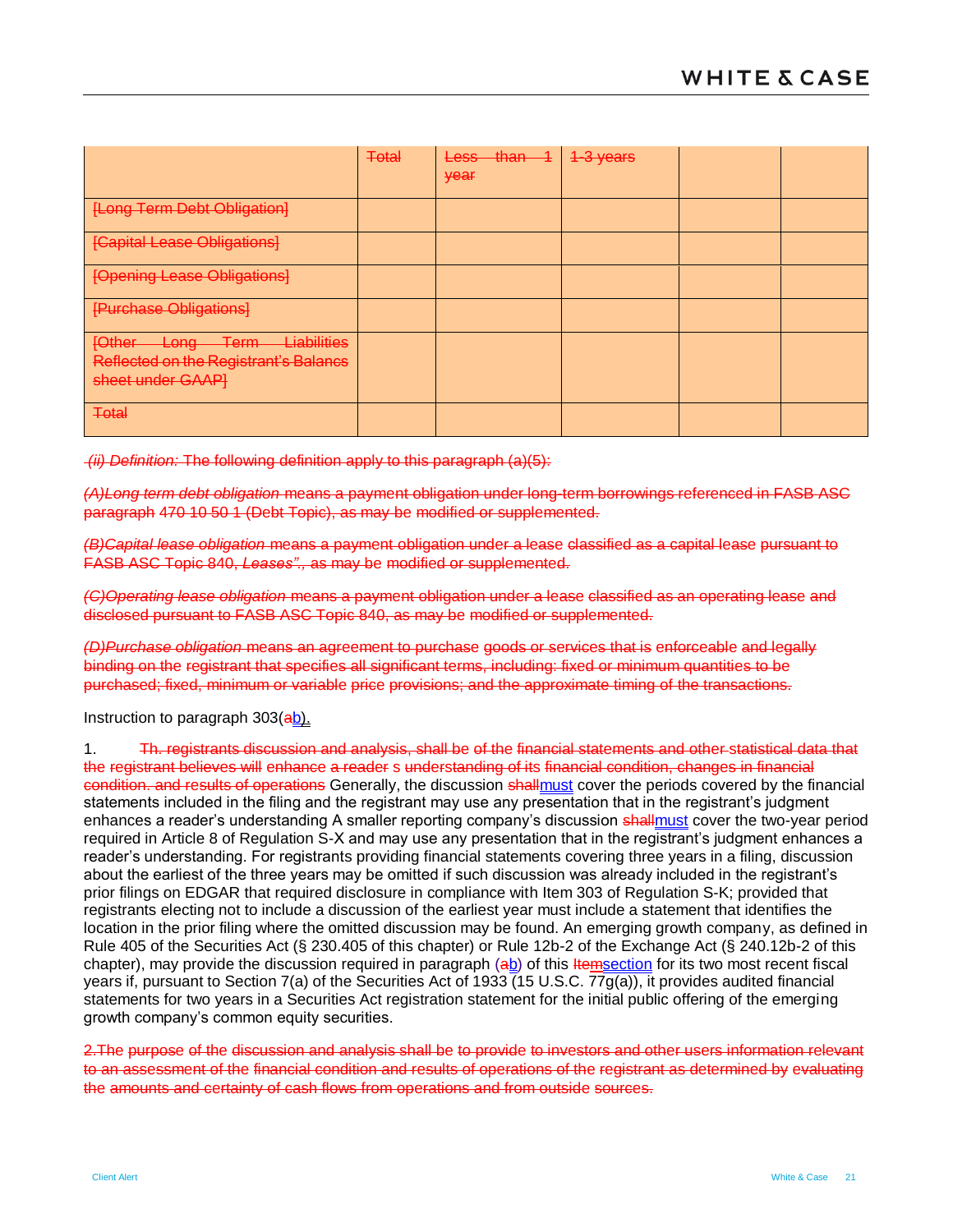3. Th**e** discussion and analysis shall focus sp**e**cifically on mat**e**rial **e**v**e**nts and unc**e**rtainti**e**s known to manag**e**m**e**nt that would caus**e** report**e**d financial information not to b**e** necessarily indicativ**e** of futur**e** op**e**rating results or of futur**e** financial condition. Thi**s** would includ**e** d**e**scriptions and amounts of (A) matt**e**rs that would hav**e**  an impact on futur**e** op**e**rations and hav**e** not had an impact in th**e** past, and (B) matt**e**rs that hav**e** had an impact on r**e**port**e**d op**e**rations and ar**e** not **e**xp**e**ct**e**d to hav**e** an impact upon futur**e** op**e**rations.

2. Wh**e**r**e** th**e** consolidat**e**d financial stat**e**m**e**nts r**e**v**e**al mat**e**rial chang**e**s from y**e**ar to y**e**ar in on**e** or more line items, the causes for the changes shall be described to the extent necesary to an und**e**rstanding of th**e**  r**e**gistrant's busin**e**ss**e**s as a whol**e***; Provided, however,* That if th**e** caus**e**s for aIf the reasons underlying a material change in one line item in the financial statements also relate to other line items, no repetition of such reasons in the discussion is required and a line-by-line analysis of the financial statements as a whole is notneither required **ornor generally appropriate. Registrants need not recite the amounts of changes from year to year whichperiod to** period if they are readily computable from the financial statements. The discussion shall must not merely repeat numerical data contained in the consolidated financial statements.

5. Th**e** t**e**rm liquidity as us**e**d in this It**e**m r**e**f**e**rs to th**e** ability of an **e**nt**e**rpris**e** to g**e**n**e**rat**e** ad**e**quat**e** amounts of cash to m**ee**t th**e e**nt**e**rpris**e**'s n**ee**ds for cash. Exc**e**pt wh**e**r**e** it is oth**e**rwis**e** cl**e**ar from th**e** discussion, th**e** r**e**gistrant shall indicat**e** thos**e** balanc**e** sh**ee**t conditions or incom**e** or cash flow it**e**ms which th**e** r**e**gistrant b**e**li**e**v**e**s may b**e**  indicators of its liquidity condition. Liquidity g**e**n**e**rally shall b**e** discuss**e**d on both a long-t**e**rm and short-t**e**rm basis. Th**e** issu**e** of liquidity shall b**e** discuss**e**d in th**e** cont**e**xt of th**e** r**e**gistrant's own busin**e**ss or busin**e**ss**e**s. For **e**xampl**e** a discussion of working capital may b**e** appropriat**e** for c**e**rtain manufacturing, industrial or r**e**lat**e**d op**e**rations but might b**e** inappropriat**e** for a bank or public utility.

3. Provide the analysis in a format that facilitates easy understanding and that supplements, and does not duplicate, disclosure already provided in the filing. For critical accounting estimates, this disclosure must supplement, but not duplicate, the description of accounting policies or other disclosures in the notes to the financial statements.

4. For the Liquidity and Capital Resources disclosure, discussion of material cash requirements from known contractual obligations may include, for example, lease obligations, purchase obligations, or other liabilities reflected on the registrant's balance sheet. Except where it is otherwise clear from the discussion, the registrant must discuss those balance sheet conditions or income or cash flow items which the registrant believes may be indicators of its liquidity condition.

5. Where financial statements presented or incorporated by reference in the registration statement are required by § 210.4-08(e)(3) of Regulation S-X [17 CFR part 210] to include disclosure of restrictions on the ability of both consolidated and unconsolidated subsidiaries to transfer funds to the registrant in the form of cash dividends, loans or advances, the discussion of liquidity shall must include a discussion of the nature and extent of such restrictions and the impact such restriction have had andor are expected reasonably likely to have on the ability of the parent company to meet its cash obligations.

6. Any forward-looking information supplied is expressly covered by the safe harbor rule for projections. *See* Rule 175 under the Securities Act [17 CFR 230.175], Rule 3b-6 under the Exchange Act [17 CFR 240.3b-6]<sub>s=</sub>and Securities Act Release No. 6084 (June 25, 1979) (44 FR 3881033810).

8. Registrants are only required to discuss the effects of inflation and other changes in prices when considered material. This discussion may be made in whatever manner appears appropriate under the circumstances. All that is required is a brief textual presentation of management's views. No specific numerical financial data need be presented except as Rule 3 20(c) of Regulation S-X (§210.3-20(c) of this chapter) otherwise requires. However, registrants may elect to voluntarily disclose supplemental information on the effects of changing prices as provided for in FASB ASC Topic 255, Changing Price, or through other supplemental disclosure The Commission encourages experimentation with these disclosures in order to provide the most meaningful presentation of the impact of price changes on the registrant's financial statement.

9. Registrants that elect to disclose supplementary information on die effects of changing prices as specified by FASB ASC Topic 255 may combine such explanations with the discussion and analysis required pursuant to this Item or may supply such information separately with appropriate cross reference.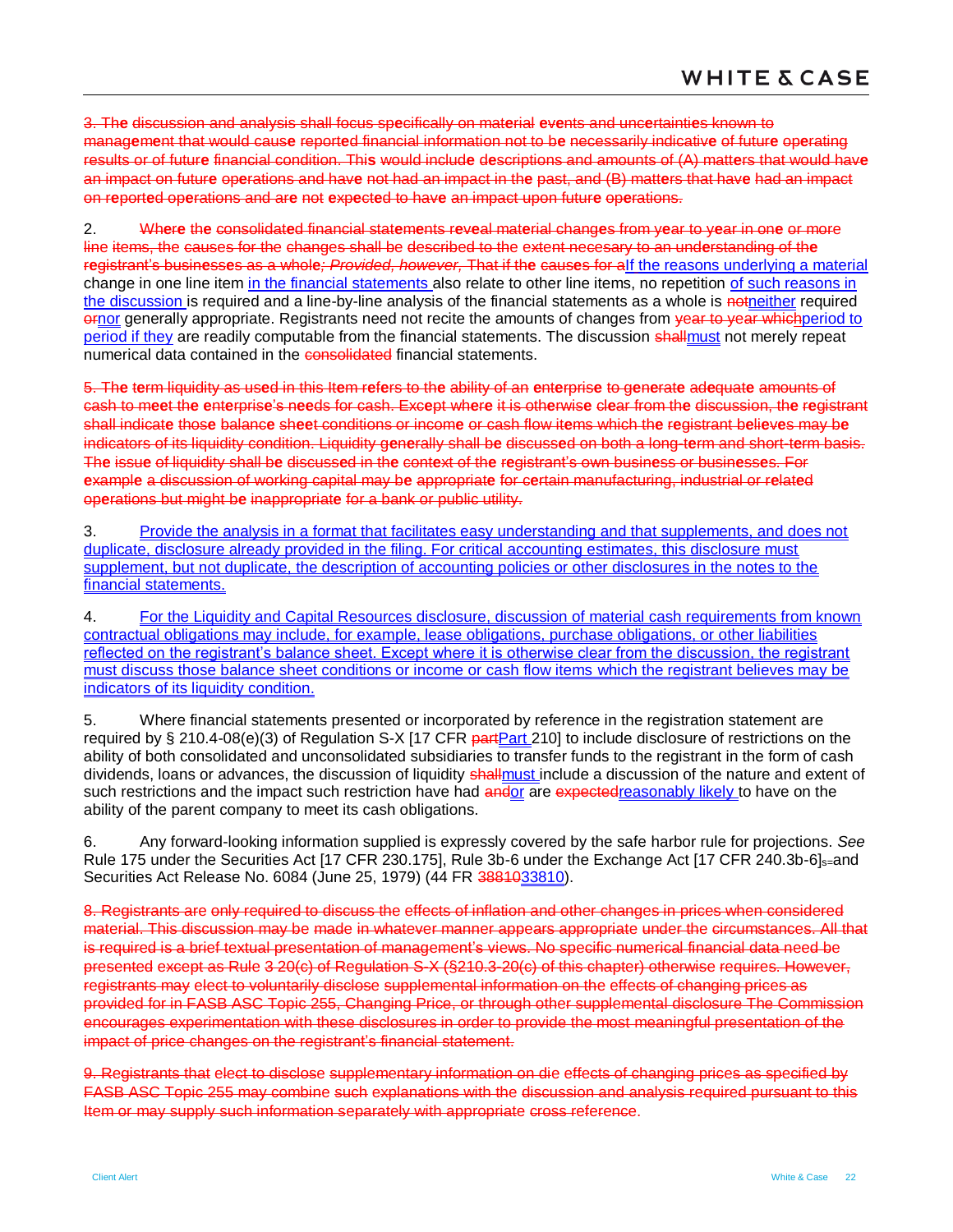7. All references to the registrant in the discussion and in this Item shall-mean the registrant and its subsidiaries consolidated.

<span id="page-22-0"></span>8. Discussion of commitments or obligation including contingent obligations, arising from arrangements with unconsolidated entities or persons that have or are reasonably likely to have a material current or future effect on a registrant's financial condition, changes in financial condition, revenues or expenses, results of operations, liquidity, cash requirements or capital resources must be provided even when the arrangement results in no obligations being reported in the registrant's consolidated balance sheets. Such off-balance sheet arrangements may include: guarantees: retained or contingent interests in assets transferred; contractual arrangements that support the credit, liquidity or market risk for transferred assets: obligations that arise or could arise from variable interests held in an unconsolidated entity: or obligations related to derivative instruments that are both indexed to and classified in a registrant's own equity under US GAAP.

9. Foreign If the registrant is a foreign private registrants also shallissuer, briefly discuss briefly any pertinent governmental economic, fiscal, monetary, or political policies or factors that have materially affected or could materially affect, directly or indirectly, theirits operations or investments by United States nationals. The discussion must also consider the impact of hyperinflation if hyperinflation has occurred in any of the periods for which audited financial statements or unaudited interim financial statements are filed. *See* Rule 3-20(c) of Regulation S-X for a discussion of cumulative inflation rates that may trigger this requirement.

10. If the registrant is a foreign private issuer, the discussion shall must focus on the primary financial statements presented in the registration statement or report There shall be a reference The foreign private issuer must refer to the reconciliation to United States generally accepted accounting principles,-and a discussion ofdiscuss any aspects of the difference between foreign and United States generally accepted accounting principles, not discussed in the reconciliation, that the registrant believes isare necessary for an understanding of the financial statements as a whole, if applicable.

11. The term statement of comprehensive income is as defined in §210.1-02 of Regulation S-X.

13. Th**s** att**e**ntion of bank holding compani**es** i**s** dir**e**cted to th**e** information call**e**d for in Guid**e** 3(§229.801(c) and § 229.802(c)

14.M. Th**e** att**e**ntion of prop**e**rty-casualty insuranc**e** compani**e**s is dir**e**ct**e**d to th**e** information call**e**d for in Guid**e**  3(§229.801(f)

Instruction to paragraph 303(a)(4): 1. No obligation to mak**e** di**s**clo**s**ure und**e**r paragraph (a)(4) of this It**e**m **s**hall arise in r**e**sp**e**ct of an off-balanc**e s**h**ee**t arrang**e**m**e**nt until a d**e**finitiv**e** agr**ee**m**e**nt that is unconditionally binding or subj**e**ct only to customary closing conditions **e**xists or, if th**e**r**e** is no such agr**ee**m**e**nt, wh**e**n s**e**ttl**e**m**e**nt of th**e**  transaction occurs.

2. R**e**gistrants should aggr**e**gat**e** off-balanc**e** sh**ee**t arrang**e**m**e**nts in groups or cat**e**gori**e**s that provid**e** mat**e**rial information in an **e**ffici**e**nt and und**e**rstandabl**e** mann**e**r and should avoid r**e**p**e**tition and disclosur**e** of immat**e**rial information. Eff**e**cts that ar**e** common or similar with r**e**sp**e**ct to a numb**e**r of off-balanc**e** sh**ee**t arrang**e**m**e**nts must b**e** analyz**e**d in th**e** aggr**e**gat**e** to th**e e**xt**e**nt th**e** aggr**e**gation incr**e**as**e**s und**e**rstanding. Distinctions in arrang**e**m**e**nts and th**e**ir **e**ff**e**cts must b**e** discuss**e**d to th**e e**xt**e**nt th**e** information is mat**e**rial, but th**e** discussion should avoid r**e**p**e**tition and disclosur**e** of immat**e**rial information.

3. For purpos**e**s of paragraph (a)(**4**) of Ms Item only, conting**e**nt liabiliti**e**s arising out of litigation, arbitration or r**e**gulatory actions ar**e** not consid**e**r**e**d to b**e** off balanc**e** sh**ee**t arrang**e**m**e**nts.

Generally, the disclosure required by paragraph (a)(4) Shall cover the most recent fiscal year.. However, the discussion should address changes from the previous year where such discussion is necessary to an understanding of the disclosure

5. In satisfying the requirements of paragraph (a)(4) of this Item, the discussion of off-balance sheet arrangements need not repeat information provided in the footnotes to the financial statements, provided that such discussion clearly cross-references to specific information in the releyont footnotes and integrates the substance of the fo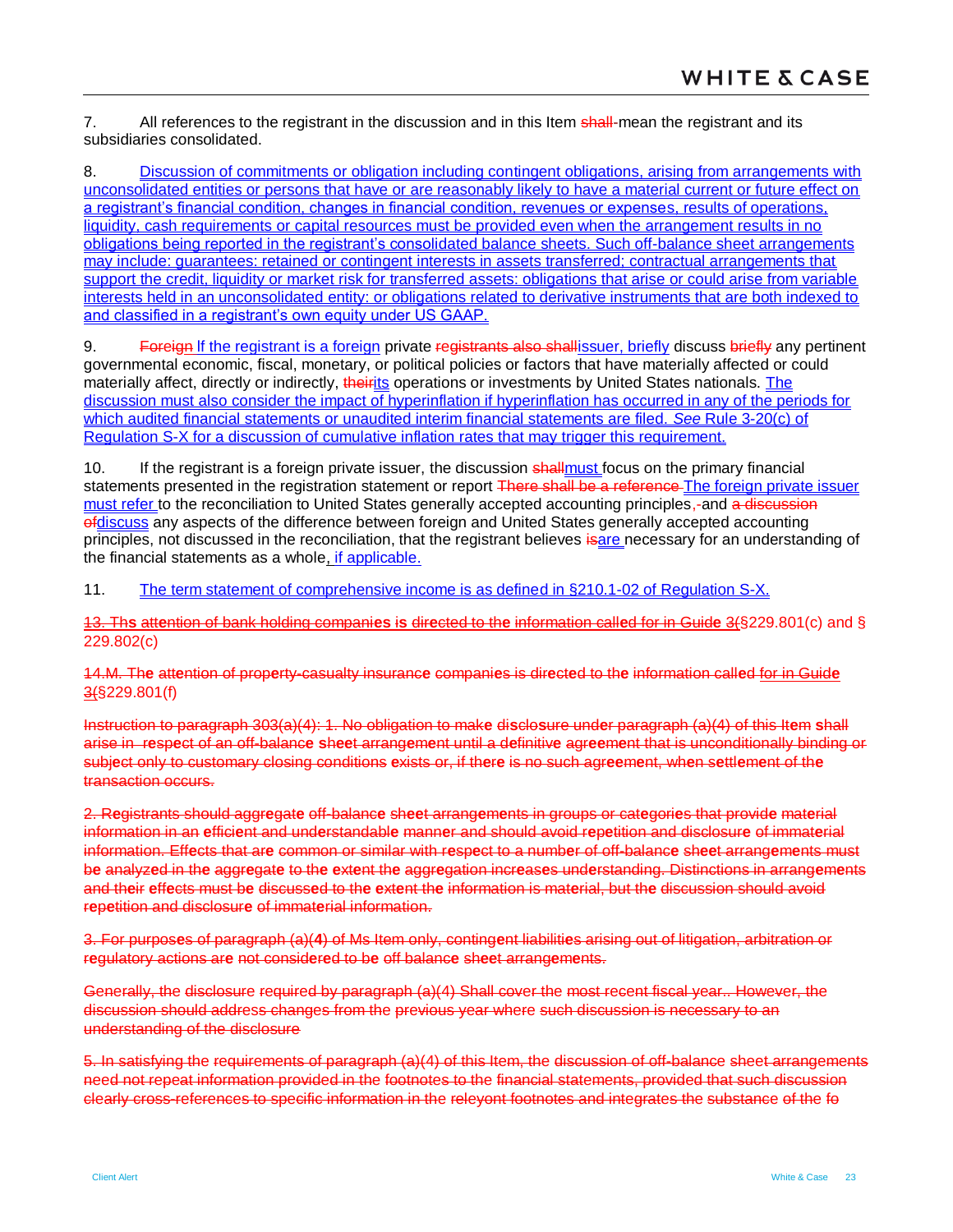otnotes into such discussion in a manner designed to inform readers of the significance of the information that is not included within the body of such discussion.

(bc) Interim periods. If interim period financial statements are included or are required to be included by Article 3 of Regulation S-X [17 CFR 210 210.3], a management's discussion and analysis of the financial condition and results of operations shall must be provided so as to enable the reader to assess material changes in financial condition and results of operations between the periods specified in paragraphs  $(\frac{b}{c})$ (I) and (2) of this *Itemsection*. The discussion and analysis shallmust include a discussion of material changes in those items specifically listed in paragraph (ab) of this Item, except that the impact of inflation and changing prices on operations for interim periods need not be addressed section.

(1) Material changes in financial condition. Discuss any material changes in financial condition from the end of the preceding fiscal year to the date of the most recent interim balance sheet provided. If the interim financial statements include an interim balance sheet as of the corresponding interim date of the preceding fiscal year, any material changes in financial condition from that date to the date of the most recent interim balance sheet provided also shallmust be discussed. If discussions of changes from both the end and the corresponding interim date of the preceding fiscal year are required, the discussions may be combined at the discretion of the registrant.

(2) Material changes in results of operations, (i) Discuss any material changes in the registrant's results of operations with respect to the most recent fiscal year-to-date period for which a statement of comprehensive income (or statement of operations if comprehensive income is presented in two separate but consecutive financral statements or if no other comprehensive income)-is provided and the corresponding year-to-date period of the preceding fiscal year. If the registrant is required to or has elected to provide a statement of comprehensive income.

(or statement of operations if comprehensive income is presented in two separate but consecutive financial statements or if no other comprehensive income) for the most recent fiscal quarter, such discussion also shal cover matenal changes with respect to that fiscal quarter and the corresponding fiscal quarter in the preceding fiscal year. In addition, if the registrant has elected to provid**e**) (ii) Discuss any material changes in the registrant's results of operations with respect to either the most recent quarter for which a statement of comprehensive income (of statement of operations if comprehensive income is presented in two separate but consecutive financial statements or if no other comprehensive income) for the twelve-month period ended as of the date of the most recent interim balance sheet provided, the discussion also shall cover material changes with respect to that twelve-month period and the twelve-month period ended as ofis provided and the corresponding interim balance sheet date of quarter for the preceding fiscal year. Notwithstanding to above if for purposes of a registration statement a registrant subject to \$210.3-03(b) of Regulation S-X of this chapter provides or, in the alternative, the most recent quarter for which a statement of comprehensive income (or stat**e**m**e**nt of op**e**rations if compr**e**h**e**nsiv**e**  incom**e** is pr**e**s**e**nt**e**d in two s**e**parat**e** but cons**e**cutiv**e** financial stat**e**m**e**nts or if no oth**e**r compr**e**h**e**nsiv**e** incom**e**) for the twelve-month period ended as of the date of the most recent interim balance sheet provided in lieu of the interim statements of comprehensive income (or statement of operations if comprehensive income is presented in two s**e**parat**e** but cons**e**cutiv**e** financial stat**e**m**e**nts or if no oth**e**r compr**e**h**e**nsiv**e** incom**e**) oth**e**rwis**e** r**e**quir**e**d, th**e**  discussion of mat**e**rial chang**e**s in that tw**e**lv**e-**month p**e**riod will b**e** in r**e**sp**e**ct to th**e** pr**e**c**e**ding fiscal y**e**ar rath**e**r than th**e** corr**e**sponding pr**e**c**e**ding p**e**riod, is provided and the immediately preceding sequential quarter. If the latter immediately preceding sequential quarter is discussed, then provide in summary form the financial information for that immediately preceding sequential quarter that is subject of the discussion or identify the registrant's prior filings on EDGAR that present such information. If there is a change in the form of presentation from period to period that forms the basis of comparison from previous periods provided pursuant to this paragraph, the registrant must discuss the reasons for changing the basis of comparison and provide both comparisons in the first filing in which the change is made.

#### Instructions to paragraph 303(c):

*Instruction* 1*to paragraph (b)*. If interim financial statements are presented together with financial statements for full fiscal years, the discussion of the interim financial information shall must be prepared pursuant to this paragraph (bc) and the discussion of the full fiscal year's information shall must be prepared pursuant to paragraph (ab) of this Itemsection. Such discussions may be combined. Instructions 2, 3, 4, 6, 8, and 11 to paragraph (b) of this section apply to this paragraph (c).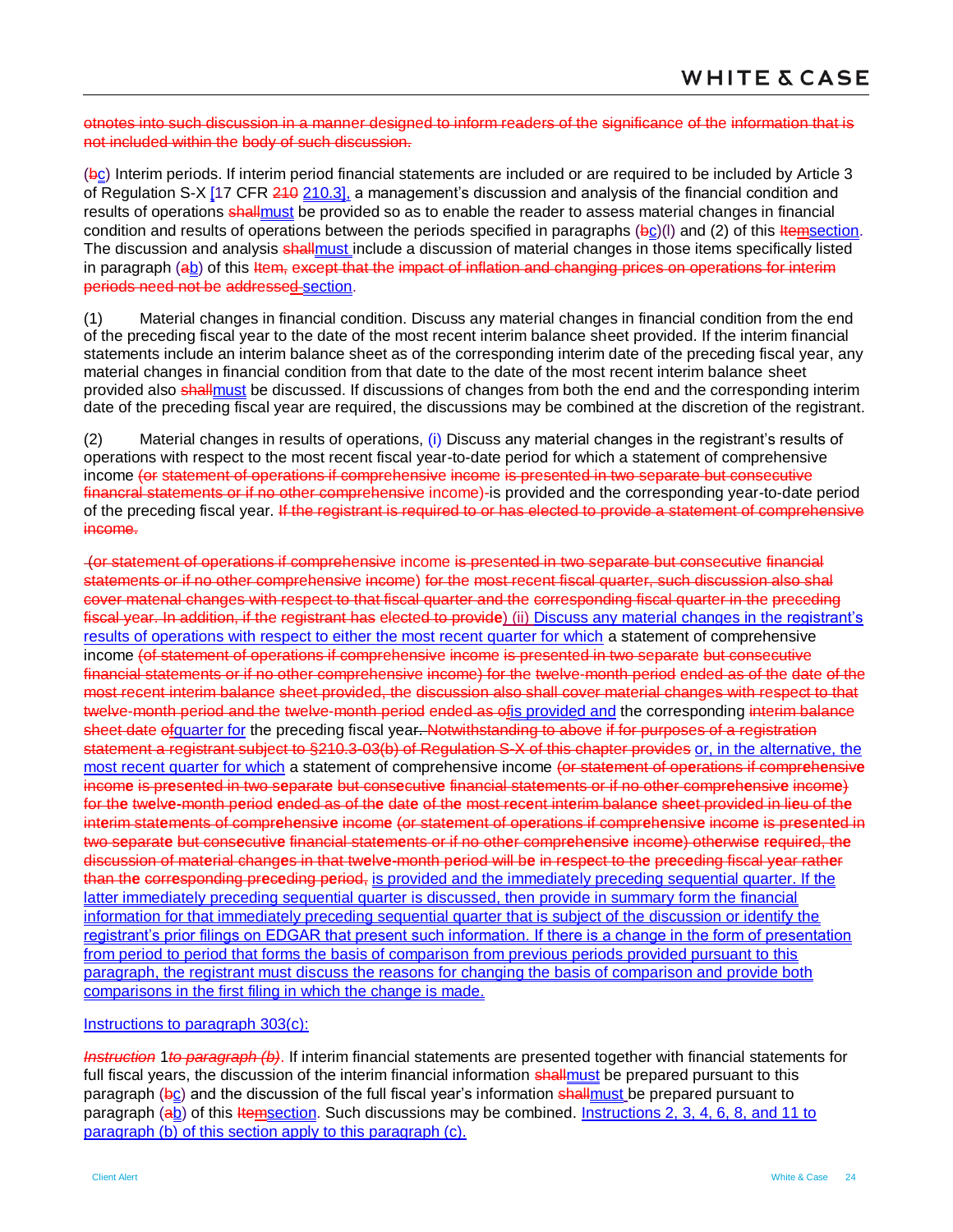*Instruction 2 to paragraph (b)..* In pr**e**paring to di**s**cu**ss**ion and .analy**s**i**s** r**e**quir**e**d by thi**s** paragraph (b), the registrant may pr**e**sum**e** that us**e**rs of to tnt**e**rim financial information hav**e** read or hav**e** acc**es**s to the discussion and analy**s**is r**e**quir**e**d by paragraph (a) for to pr**e**c**e**ding fiscal year.

*Instruction 3 to paragraph (b) The* di**s**cu**ss**ion and analysis r**e**quired by thts paragraph (b) is r**e**quir**e**d to focus only on mat**e**rial chang**e**s. Wh**e**r**e** th**e** int**e**rim financial stat**e**m**e**nts r**e**v**e**al mat**e**rial chang**e**s from p**e**riod to p**e**riod in on**e** or mor**e** significant lin**e** it**e**ms, th**e** caus**e**s for th**e** chang**e**s shall b**e** d**e**scrib**e**d if th**e**y hav**e** not alr**e**ady b**ee**n disclos**e**d: *Provided, however,* That if th**e** caus**e**s for a chang**e** in on**e** lin**e** it**e**m also r**e**lat**e** to oth**e**r lin**e** it**e**ms, no r**e**p**e**tition is r**e**quir**e**d. R**e**gistrants n**ee**d not r**e**cit**e** th**e** amounts of chang**e**s from p**e**riod to p**e**riod which ar**e** r**e**adily computabl**e** from th**e** financial stat**e**m**e**nts. Th**e** discussion shall not m**e**r**e**ly r**e**p**e**at num**e**rical data contain**e**d in th**e**  financial stat**e**m**e**nts. Th**e** information provid**e**d shall includ**e** that which is availabl**e** to th**e** r**e**gistrant without undu**e e**ffort or **e**xp**e**ns**e** and which do**e**s not cl**e**arly app**e**ar in th**e** r**e**gistrant's cond**e**ns**e**d int**e**rim financial stat**e**ments.

*Instruction 4 to paragraph (b).2*. The registrant's discussion of material changes in results of operations shallmust identify any significant elements of the registrant's income or loss from continuing operations which do not arise from or are not necessarily representative of the registrant's ongoing business.

#### *Instruction 5 to paragraph (b).[Reserved].*

*Instruction 6 to paragraph (b)..* Any forward looking information supplied is expressly covered by the safe harbor rule for projections. See Rule 175 under the Securities Act [17 CFR 230. 175], Rule 3b-6 under the Exchange Act [17 CFR 249.3b-6] and Securities Act Release No. 6084 (June 25, 1979) (44 FR 38810).

*Instruction 7 to paragraph (b)..* The registrant is not required to include the table required by paragraph (a)(5) of this Item for interim periods. Instead, the registrant should disclose material changes outside the ordinary course of the registrant's business in the specified contractual obligations during the interim period.

*Instruction 8 to paragraph (b) The term comprehensive income shall mean a statement of comprehensive income* as defined in §210.1-02 of Regulation S-X of this chapter.

*Safe harbor.* (1) The safe harbor provided in section 27A of the Securities Act of 1933 (15 U.S.C. 77z-2) and section 21E of the Securities Exchange Act of 1934 (15 U.S.C. 78u-5) ("statutory safe harbors") shall apply to forward-looking information provided pursuant to paragraphs (a)(4) and (5) of this Item, provided that the disclosure is made by: an issuer; a person acting on behalf of the issuer; an outside reviewer retained by the issuer making a statement on behalf of the issuer; or an underwriter, with respect to information provided by the issuer or information derived from information provided by the issuer.

(2) For purposes of paragraph (c) of this Item only:

(i) All information required by paragraphs (a)(4) and (5) of this Item is deemed to be a forward looking statement as that term is defined in the statutory safe harbors, except for historical facts.

(ii) With respect to paragraph (a)(4) of this Item, the meaningful cautionary statements element of the statutory safe harbors will be satisfied if a registrant satisfies all requirements of that same paragraph (a)(4) of this Item

*(d) Smaller reporting companies.* A smaller reporting company, as defined by §229.10(f)(1), may provide the information required in paragraph (a)(3)(iv) of this Item for the last two most recent fiscal years of the registrant if it provides financial information on net sales and revenues and on income from continuing operations for only two years. A smaller reporting company is not required to provide the information required by paragraph (a)(5) of this Item.